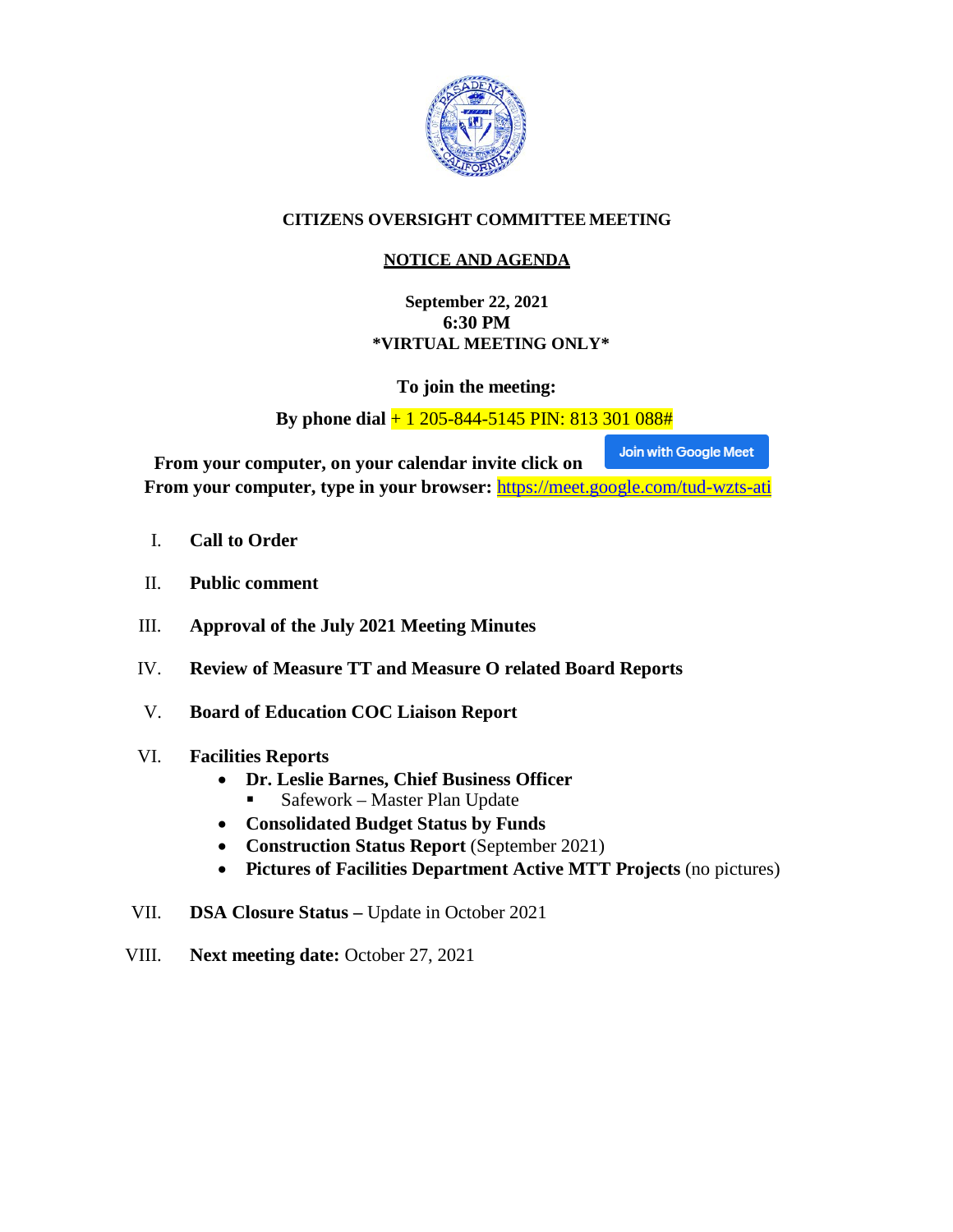

#### CITIZENS' OVERSIGHT COMMITTEE (COC) MEETING Pasadena Unified School District (PUSD) **Minutes of Meeting held on July 28, 2021**

Meeting was held remotely with Google Meet in person at 351 S. Hudson Avenue and

- I. Meeting called to order 6:36pm
	- a. Present: John Robinson, Eliza Jane Whitman, Stephen Aquino, Wayne Hammack, Paul Nerenberg, Angela Uriu, Leonard Hernandez, Dr. Leslie Barnes, Kim Kenne, Tendaji "TJ" Jamal, Domingo Camarano, Mike Villegas, James O'Reilly, Rafael Quezon and Kiyana Bella
- II. Public comments
	- a. Judy McKinley asked if there were any mold issues within PUSD facilities. Facilities staff indicated a study is underway to evaluate PUSD facilities for mold but there is no known locations of mold within PUSD facilities.
- III. Approval of June 202 1 meeting m minutes
	- a. Approved with abstinent from Mr. Hammack, Mr. Nerenberg and Ms. Uriu
- IV. Nominate and vote for COC Chair and Vice Chair
	- a. John Robinson was elected as the COC Chair and Eliza Jane Whitman as the COC Vice C Chair.
	- b. Mr. Nerenberg and Ms. Uriu requested Facilities provide some COC orientation for th em plus Mr. Hammack.
- V. Draft COC Annual Report (July 1, 2019 to June 30, 2020)
	- a. Approved with a minor correction provide Mr. Hammack.
	- b. Going to go to the PUSD Board on August 26, 2021.
- VI. Review of Measure TT and Measure O related Board Reports
	- a. No Measure TT or Measure O related Board Reports to review
- VII. Board of Education COC Liaison Report - Kim Kenne presenting
	- a. Final applications for the redistricting committee has been selected with a committee of nine Altadena, Sierra Madre, Pasadena and PUSD..
- VIII. Facilities Reports
	- a. Safework staff provided a 10 slide power point presentation that provided the firm overview, introduction to staff including their subconsultant AECOM, approach to achieve PUSD objectives and provided an opportunity to answer questions at the end. The Approach included three keys to success included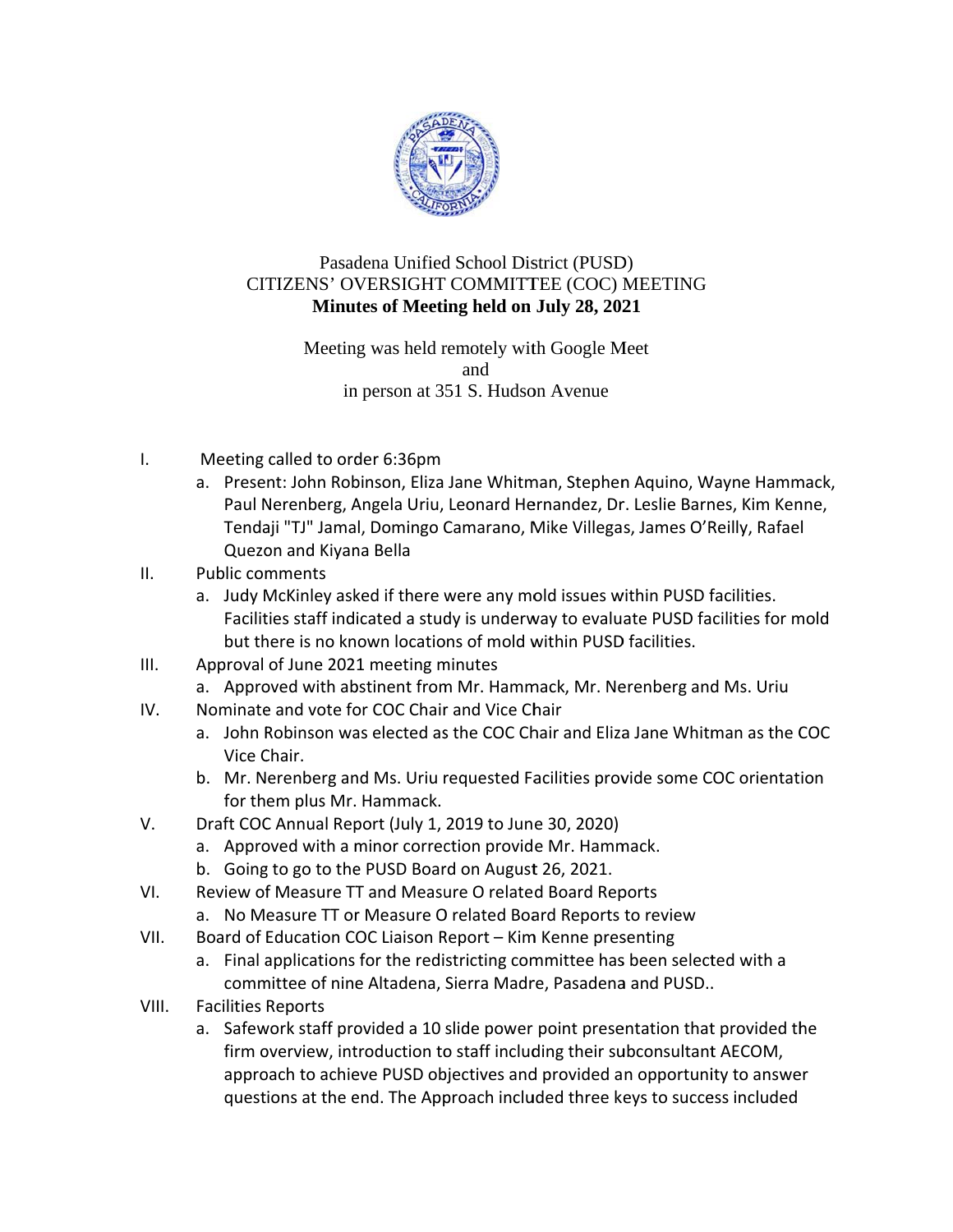Recognized and Proven Team ‐ Alignment, Education Enrichment – Building student success; and Comprehensive Services Solutions – Cohesive Identity. There was Quick‐Start Strategy with RFQ/RFP's consultant pool and program validation and implementation focus Quarter 3 2021 and Quarter 4 2021. Safeworks wants to optimize Measure TT Best Practices with a seven step collaboration hub. Financial transparency with a sample customized PMIS dashboard was provided. Community outreach strategy to showcase program financial transparency, informed and involved stakeholders and engage community input and feedback. Final slide was highlight to the question "Way Safework CM which offered the following highlights: 1. Offer single accountability and ownership, proven management, design, process and delivery, listen, align and perform and committed to move PUSD's mission forward.

- b. Some questions were asked of the Safework staff including:
	- i. Upfront review of the technical specification "front ends"
	- ii. Constructability reviews
	- iii. Engineering firms as the lead with architects in a supportive role
	- iv. PUSD standards
	- v. Sustainability
		- 1. Goals without mandates
		- 2. Cost of certification
- c. Consolidated Budget Status by Funds
	- i. No comments provided by COC or PUSD liaison.
- d. Construction Status Report
	- i. No Construction Status Report in the COC package
- e. Pictures of Facilities Dept Active MTT Projects
	- i. No Pictures of Facilities Department Active MTT Projects in the COC package
- IX. DSA Closure Status
	- a. Scheduled for October 2021 COC meeting
- X. Next Meeting date: August  $25<sup>th</sup>$  at 6:30 PM
- XI. Adjournment 7:35 pm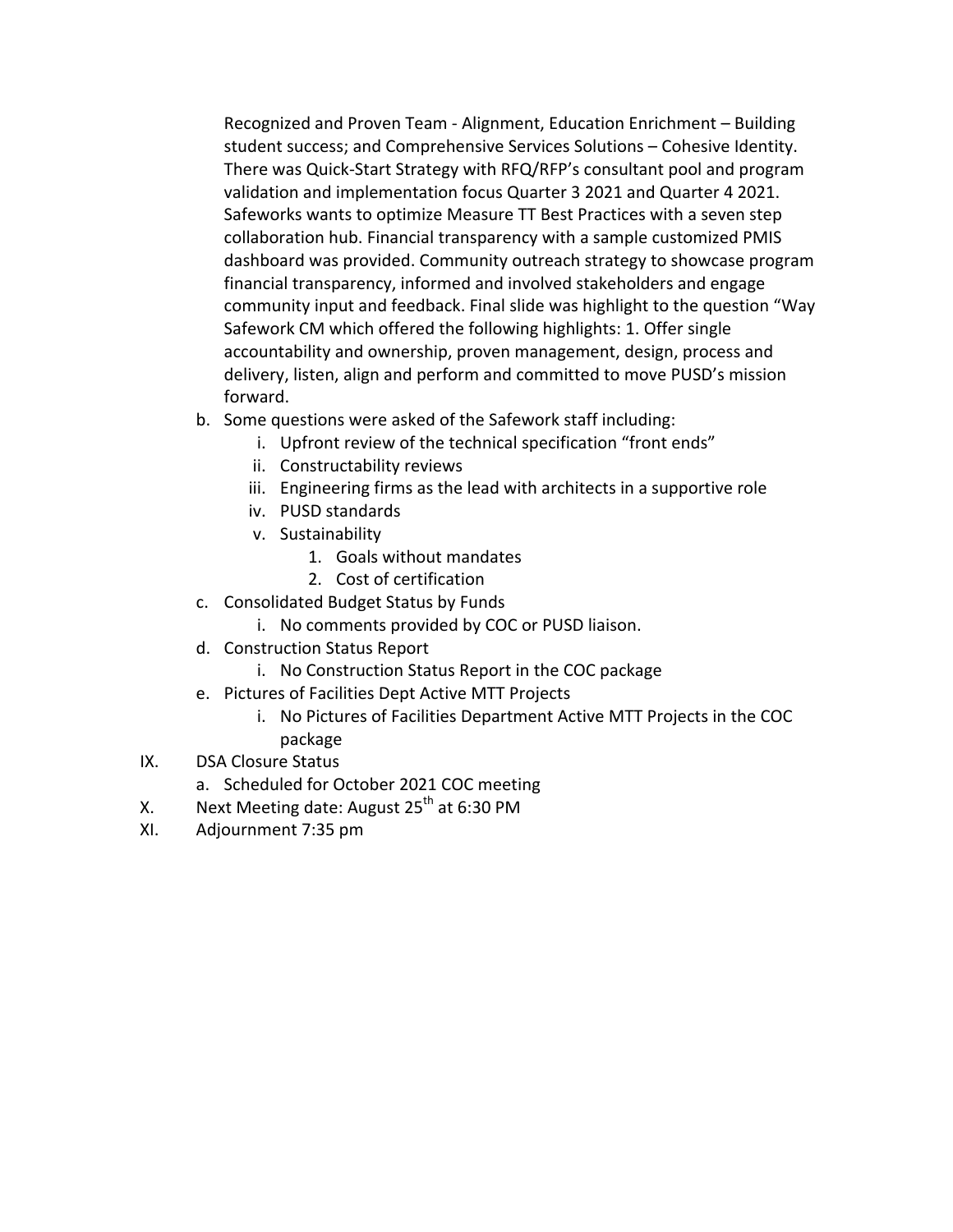#### **BOARD OF EDUCATION PASADENA UNIFIED SCHOOL DISTRICT PASADENA, CALIFORNIA**

#### **Topic:** APPROVAL OF PROJECT MANAGER CONSULTANT AGREEMENT WITH SARKIS MAISSIAN, DBA UNIVERSAL CONSTRUCTION

**RECOMMENDATION: The Governing Board of the Pasadena Unified School District approves to renew the Project Manager Consultant Agreement with Sarkis Maissian dba Universal Construction, Inc.**

**Anticipated Effect on Student Outcomes:** Provides improvements to school facilities in support of  $21<sup>st</sup>$  century learning environments.

#### **I. BACKGROUND:**

Sarkis Maissian has been providing project management services for the Pasadena Unified School District since 2018 per board approved BR13J 1-F.

#### **II. STAFF ANALYSIS:**

District staff recommends approval on the Project Manager Consulting Services agreement with Sarkis Maissian. Per board approved BR 1520-F dated June 24, 2021, Mr. Maissian has been assisting the district with the following projects: Chiller replacement and floor restoration in room Tl 02 at Pasadena High School, Gymnasium floor at Marshall School site gym floor, restore the elevator in the A building at Blair High School, relocating and disposing of portables districtwide, and as needed projects as assigned by the Chief Finance and Operations. It is in the best interest of the district for Mr. Maissian to continue with the assisting in the above-mentioned projects until the end of 2022 school year to provide continuity and successful completion of these projects.

**Attachment:** Project Manager Consultant Service's agreement with Sam Maissian, dba Universal Construction Inc.

#### **III. FISCAL IMPACT:**

Funds in an amount not to exceed \$144,024.00 are available in the District Service Center Facilities Administration account for Fiscal Year 21-22.

> Leslie Barnes, Ed.D., Chief of Finance and Operations **Submitted by: Pasadena Unified School District Board of Education Agenda:**  DATE

**Funding title / code: Title:** District Service Center Facilities Administration **Code:** 2l. l-95000.0-00000-85000-6265-0000710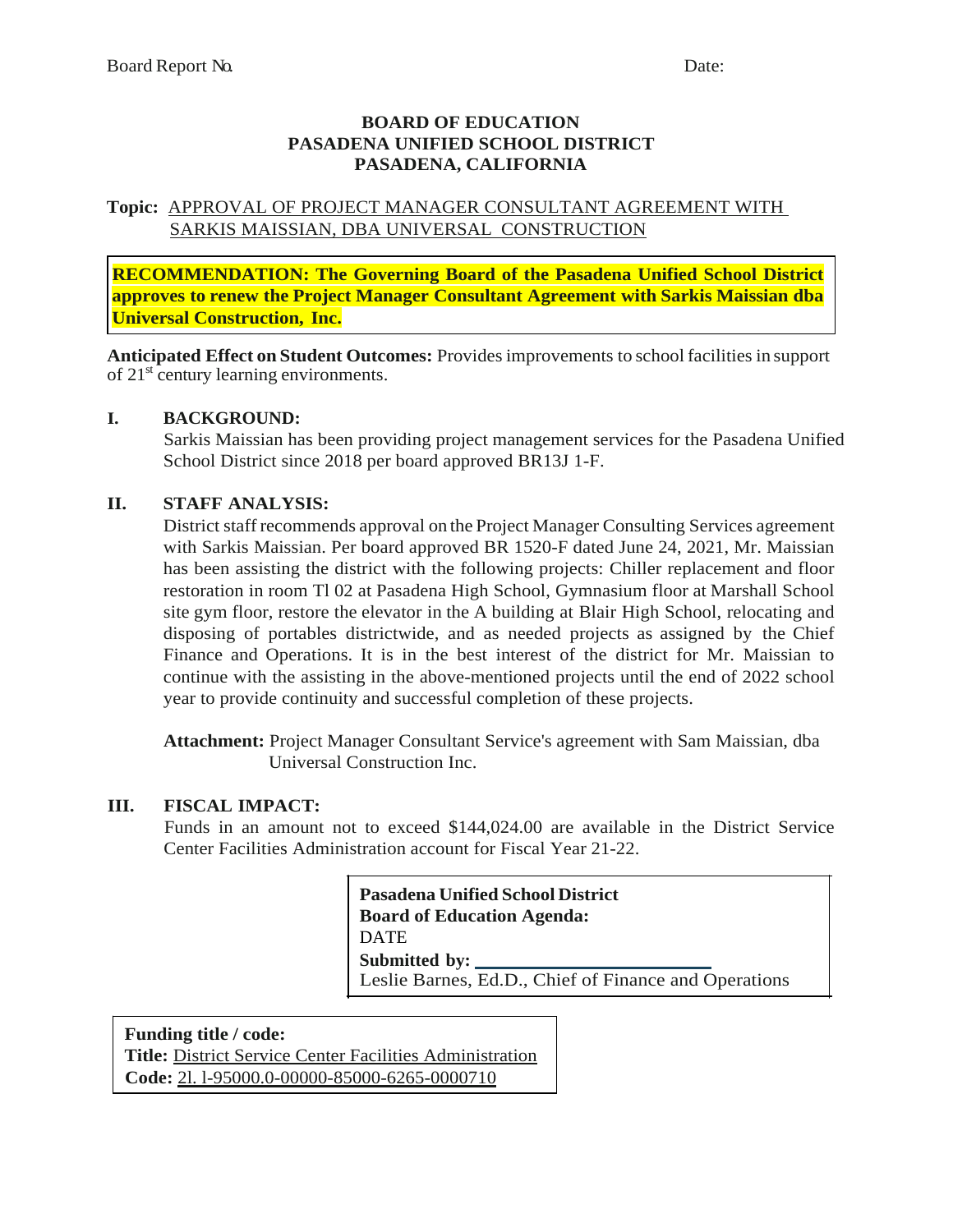Approved:

Brian 0. McDonald, Ed.D. Superintendent

Originator: Leonard Hernandez, Jr. Director of Facilities, Maintenance, Operations & Transportation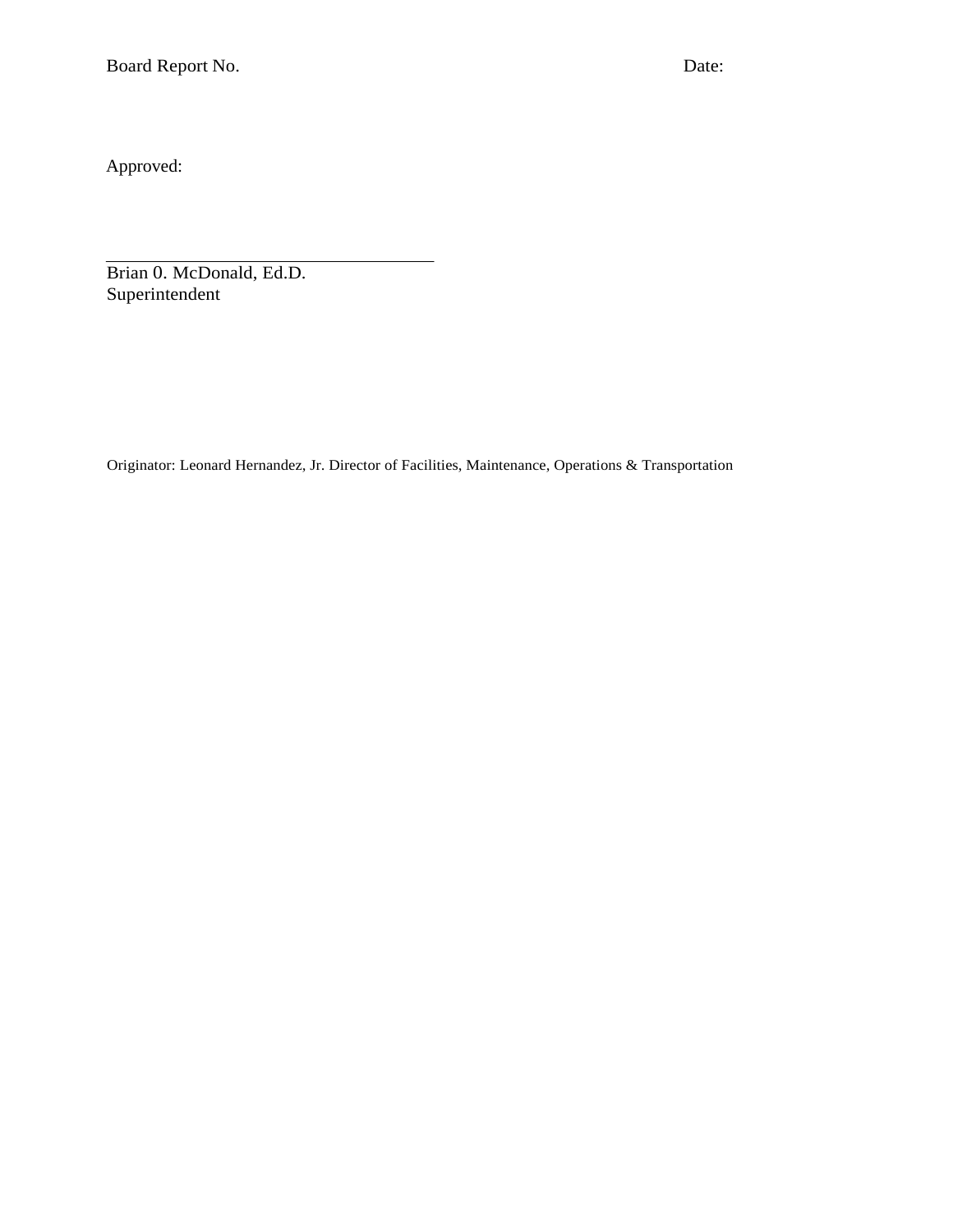#### **PROJECT MANAGER**

#### **CONSULTANT SERVICES AGREEMENT**

This AGREEMENT is made and entered into this  $1<sup>st</sup>$  day of October in the year 2021 between PASADENA UNIFIED SCHOOL DISTRICT, ("DISTRICT"), and **Sam Maissian, dba Universal Construction Inc.,** an individual, ("CONSULTANT"). The DISTRICT and the CONSULTANT are sometimes referred to herein as a "PARTY" and collectively as the "PARTIES."

**WHEREAS,** the DISTRICT requires specialized services as a PROJECT MANAGER for Facilities Master Plan projects for ("PROJECT"); and

**WHEREAS,** the certain specialized services and advice needed for the PROJECT ("SERVICES") are not available to the DISTRICT without cost either internally or from other public agencies; and

**WHEREAS,** CONSULTANT is specially experienced and competent to provide the SERVICES to the DISTRICT; and

**WHEREAS,** the SERVICES are not available within the DISTRICT and cannot be performed satisfactorily by DISTRICT employees, or are of such highly specialized or technical nature that the necessary knowledge, training, experience and ability are not available through the DISTRICT at this time; and

**WHEREAS,** CONSULTANT has indicated its willingness and commitment to provide the SERVICES to the DISTRICT on the terms hereafter set forth in this AGREEMENT.

**NOW, THEREFORE,** the PARTIES hereto agree as follows:

#### **ARTICLE I SCOPE OF SERVICES TO BE PROVIDED BY CONSULTANT**

1. SERVICES TO BE PROVIDED BY CONSULTANT. CONSULTANT shall provide to the DISTRICT on the terms herein set forth all of the SERVICES as further articulated in **ATTACHMENT "A"** to this AGREEMENT ("CONSULTANT's Work Plan"). The PARTIES agree that the terms of this AGREEMENT shall be controlling in the event any of the terms hereof shall be in conflict with any of the terms of the CONSULTANT's Work Plan.

2. PERIOD OF PERFORMANCE. This AGREEMENT shall commence on July 1st, 2021 and shall terminate on June 30, 2022 unless extended based on a satisfactory evaluation of the first three months of service ("Period of Performance"). CONSULTANT shall complete all SERVICES for the PROJECT within the Period of Performance.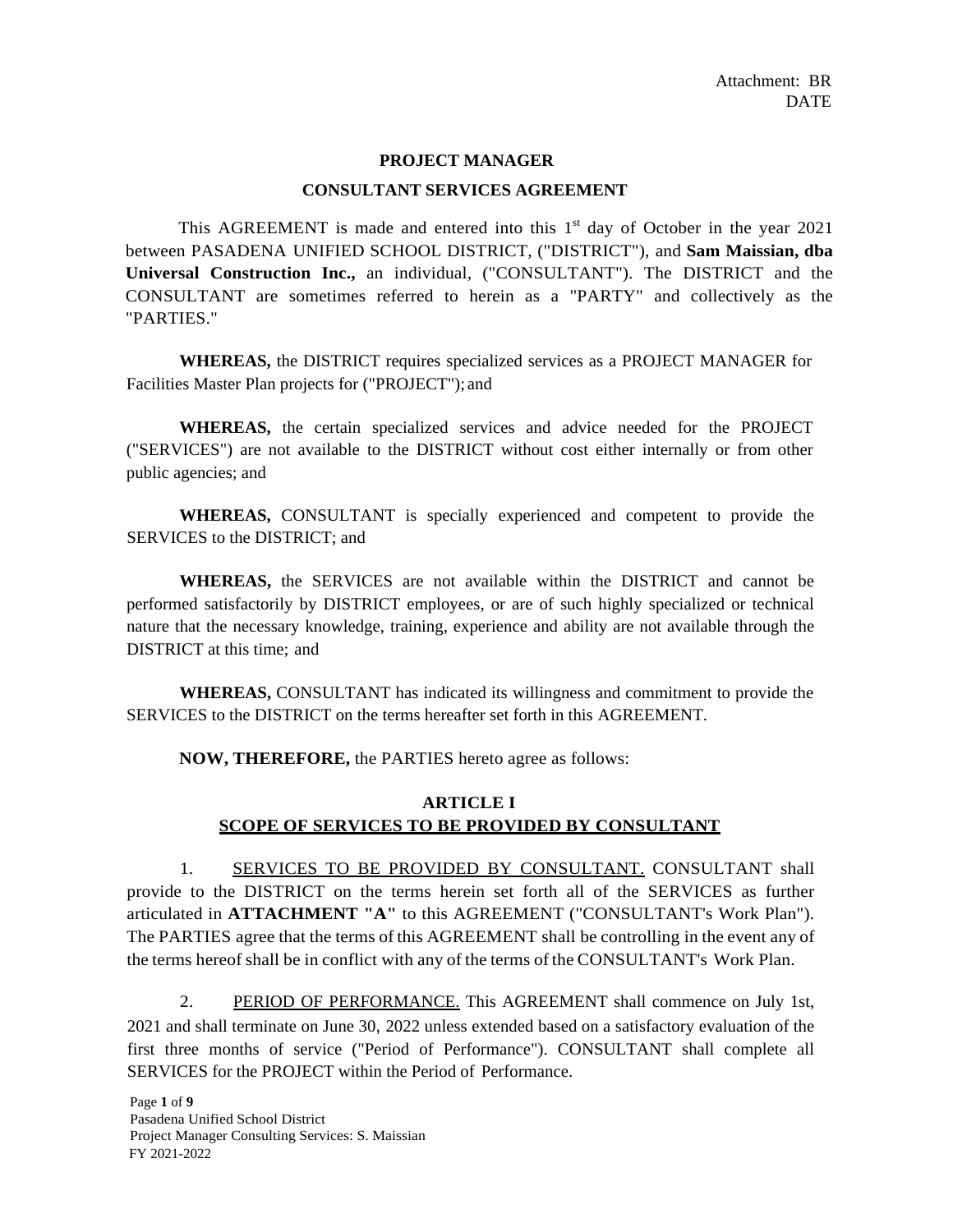3. COMPENSATION TO CONSULTANT. DISTRICT agrees to pay CONSULTANT for the SERVICES in accordance with the rates set forth at the rate of \$84.00 per hour for a total not to exceed \$144,024.00 (one hundred forty-four thousand, twenty-four dollars). No reimbursement will be made for any expenses above the total compensation amount. For the term commencing October 1st, 2021 through June 30th, 2022. Invoices shall be submitted on a bi-monthly basis and submitted in a form acceptable to the DISTRICT. Invoices shall include a breakdown of activities by date, time spent for each task, identification of the individual performing the service, and a description of the service provided during that time period.

#### **ARTICLE II CONSULTANT'S SERVICES AND RESPONSIBILITIES**

1. CONSULTANT's CERTIFICATIONS, REPRESENTATIONS AND WARRANTIES. CONSULTANT makes the following certifications, representations, and warranties for the benefit of the DISTRICT and CONSULTANT acknowledges and agrees that the DISTRICT, in deciding to engage CONSULTANT pursuant to this AGREEMENT, is relying upon the truth and validity of the following certifications, representations and warranties and their effectiveness throughout the term of this AGREEMENT and the course of CONSULTANT's engagement hereunder:

a. CONSULTANT is qualified in all respects to provide to the DISTRICT all of the services contemplated by this AGREEMENT and, to the extent required by any applicable laws, CONSULTANT has all such licenses and/or governmental approvals as would be required to carry out and perform for the benefit of the DISTRICT, such services as are called for hereunder.

b. CONSULTANT, in providing the services and in otherwise carrying out its obligations to the DISTRICT under this AGREEMENT, shall, at all times, comply with all applicable federal, state, and local laws, rules, regulations, and ordinances, including worker's compensation and equal protection and non-discrimination laws.

c. CONSULTANT, in providing the services and in otherwise carrying out its obligations to the DISTRICT under this AGREEMENT, shall not use for the personal benefit of CONSULTANT, or disclose or communicate in any manner any information that is proprietary to the DISTRICT or protected from disclosure by law, including but not limited to student records.

#### **ARTICLE III TERMINATION**

1. This AGREEMENT may be terminated by either PARTY upon fourteen (14) days written notice to the other PARTY in the event of a substantial failure of performance by such other PARTY, including insolvency of CONSULTANT; or if the DISTRICT should decide to abandon or indefinitely postpone the PROJECT.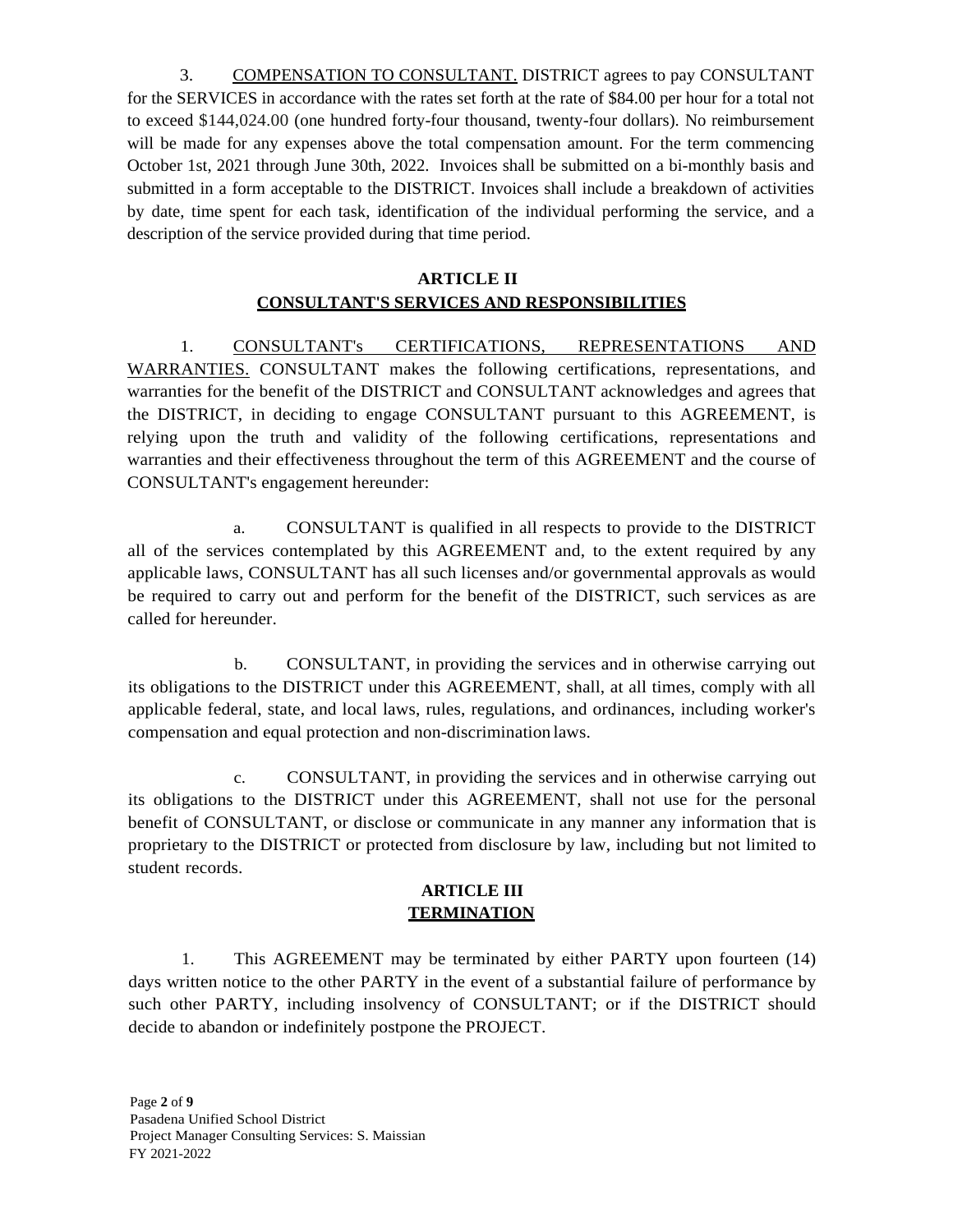2. In the event of a termination based upon abandonment or postponement by DISTRICT, the DISTRICT shall pay to the CONSULTANT for all services performed and all expenses incurred under this AGREEMENT supported by documentary evidence, including payroll records, and expense reports up until the date of the abandonment or postponement plus any sums due the CONSULTANT for DISTRICT approved extra services. In ascertaining the services actually rendered hereunder up to the date of termination of this AGREEMENT, consideration shall be given to both completed work and work in process of completion and to complete and incomplete drawings and other documents whether delivered to the DISTRICT or in the possession of the CONSULTANT.

3. This AGREEMENT may be terminated without cause by DISTRICT upon fourteen (14) days written notice to CONSULTANT. In the event of a termination without cause, the DISTRICT shall pay CONSULTANT for all services performed and all expenses incurred under this AGREEMENT supported by documentary evidence, including payroll records, and expense reports up until the date of notice of termination plus any sums due the CONSULTANT for Board approved extra services.

4. In the event of a dispute between the PARTIES as to performance of the SERVICES or the interpretation of this AGREEMENT, or payment or nonpayment for work performed or not performed pursuant to this AGREEMENT, the PARTIES shall attempt to resolve the dispute. Pending resolution of this dispute, CONSULTANT agrees to continue the SERVICES diligently to completion. If the dispute is not resolved, CONSULTANT agrees it will neither rescind the AGREEMENT nor stop the progress of the work, but CONSULTANT's sole remedy shall be to submit such controversy to determination by a court having competent jurisdiction of the dispute, after the PROJECT has been completed, and not before.

#### **ARTICLE IV CONSULTANT'S DRAWINGS, SPECIFICATIONS, AND REPORTS**

1. The drawings, specifications, reports, copyrightable works, ideas, discoveries, inventions, patents, products, or other information or documents (collectively, the Work Product") prepared by or developed in whole or in part by the CONSULTANT or CONSULTANT's consultants pursuant to this AGREEMENT shall be and remain the property of the DISTRICT pursuant to Education Code Section 17316.

#### **ARTICLE V ACCOUNTING RECORDS OF THE CONSULTANT**

1. Records of the CONSULTANT's direct personnel and expense pertaining to any extra services pursuant to this AGREEMENT and records of accounts between the DISTRICT and CONSULTANT shall be kept on a generally recognized accounting basis and shall be available to the DISTRICT or DISTRICT's authorized representative at mutually convenient times.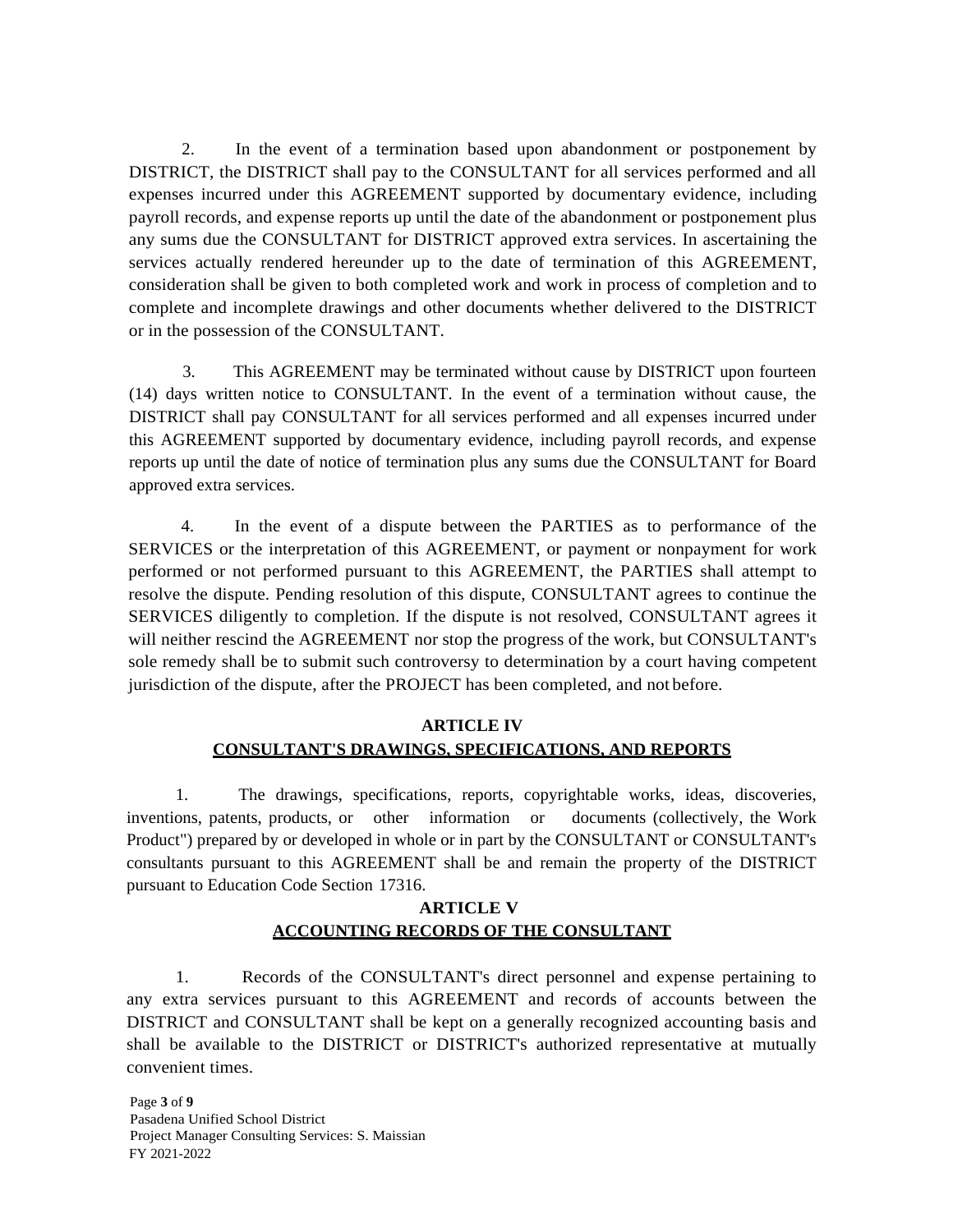#### **ARTICLE VI ADDITIONAL CONSULTANT SERVICES**

CONSULTANT shall notify the DISTRICT in writing of the need for additional services required due to circumstances beyond the CONSULTANT's control. CONSULTANT shall obtain written authorization from the DISTRICT before rendering such services. The DISTRICT may require CONSULTANT to perform additional services which are, in the DISTRICT's discretion, necessary. Compensation for such services shall be negotiated and approved in writing by the DISTRICT. Such services may include:

a. Making material revisions in reports or other documents when such revisions are required by the enactment or revision of laws, rules or regulations subsequent to preparation and completion of such documents.

b. Preparing reports and other documentation and supporting data, and providing other services in connection with modifications to the PROJECT required by causes beyond the control of the CONSULTANT which are not the result of the direct or indirect negligence, errors or omissions on the part of CONSULTANT.

c. Providing any other services not otherwise included in this AGREEMENT or not customarily furnished in accordance with the generally accepted practice in the CONSULTANT's industry.

#### INDEMNITY AND INSURANCE

1. INDEMNITY. To the fullest extent permitted by law, CONSULTANT agrees to indemnify, reimburse for the cost of defense and hold DISTRICT entirely harmless from all liability arising out of:

a. Worker Compensation and Employer Liability: Any and all claims under Workers' Compensation acts and other employee benefit acts with respect to CONSULTANT's employees or CONSULTANT's subcontractor's employees arising out of CONSULTANT's work under this AGREEMENT; and

b. General Liability: Liability for damages for (I) death or bodily injury to person; (2) injury to, loss or theft of property; (3) any failure or alleged failure to comply with any provision of law or  $(4)$  any other loss, damage or expense arising under either  $(1)$ ,  $(2)$ , or  $(3)$ above, sustained by the CONSULTANT or the DISTRICT, or any person, firm or corporation employed by the CONSULTANT, either directly or by independent contract, upon or in connection with the PROJECT, except for liability resulting from the negligence, or willful misconduct of the DISTRICT, its officers, employees, agents or independent consultants who are directly employed by the DISTRICT, and

c. Not Used

#### d. Not Used

Page **4** of **9** Pasadena Unified School District Project Manager Consulting Services: S. Maissian FY 2021-2022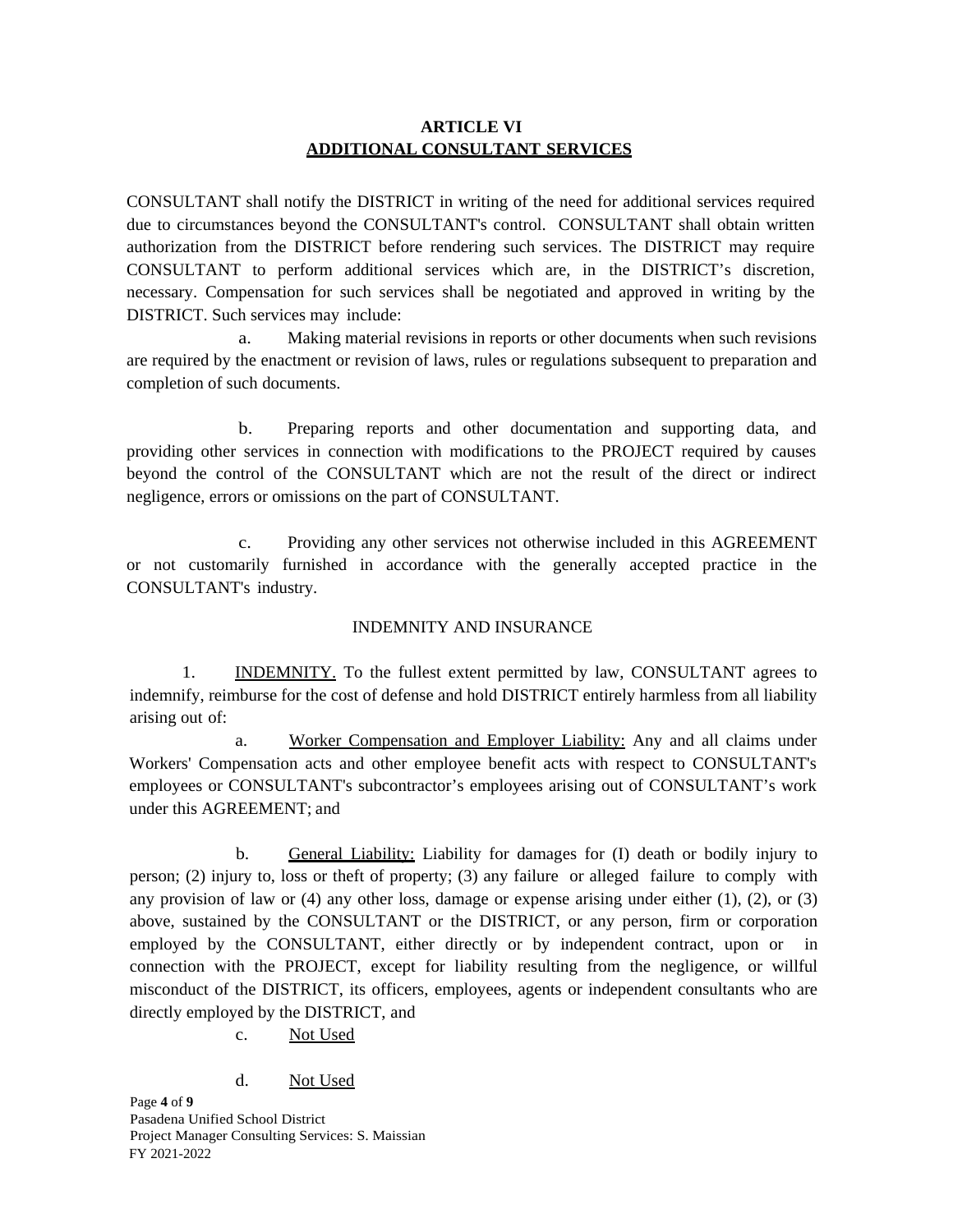2. INSURANCE. CONSULTANT shall purchase and maintain policies of insurance with an insurer or insurers, qualified to do business in the State of California and acceptable to DISTRICT which will protect CONSULTANT and DISTRICT from claims which may arise out of or result from CONSULTANT's actions or inactions relating to the AGREEMENT, whether such actions or inactions be by themselves or by any subcontractor or by anyone directly or indirectly employed by any of them, or by anyone for whose acts any of them may be liable. The aforementioned insurance shall include coverage for:

a. The CONSULTANT shall carry Workers' Compensation and Employers Liability Insurance in accordance with the laws of the State of California.

b. Comprehensive general insurance with limits of not less than Two Million Dollars (\$2,000,000) and auto liability insurance with limits of not less than One Million Dollars (\$1,000,000) combined single limit respectively, bodily injury and property damage liability per occurrence, including:

- (1) Owned, non-owned and hired vehicles at cash value;
- (2) Blanket contractual;
- (3) Broad form property damage;
- (4) Products/completed operations; and
- (5) Personal and Advertising Injury.
- c. NOT USED
- d. NOT USED

e. Each policy of insurance required in (b) above shall by separate endorsement name DISTRICT and its officers, agents and employees as additional insureds; shall state that, with respect to the operations of CONSULTANT hereunder, such policy is primary and any insurance carried by DISTRICT is excess and non-contributory with such primary insurance; shall state that not less than thirty (30) days' written notice shall be given to DISTRICT prior to cancellation; and, shall waive all rights of subrogation. CONSULTANT shall notify DISTRICT in the event of failure to renew, each policy. Prior to commencing work, CONSULTANT shall deliver to DISTRICT certificates of insurance as evidence of compliance with the requirements herein. In the event CONSULTANT fails to secure or maintain any policy of insurance required hereby, DISTRICT may, at its sole discretion, secure such policy of insurance in the name of and for the account of CONSULTANT, and in such event, CONSULTANT shall reimburse DISTRICT upon demand for the cost thereof.

#### **ARTICLE VII MISCELLANEOUS**

1. LEGAL STATUS. CONSULTANT, in the performance of this AGREEMENT, shall be and act as an independent contractor. CONSULTANT understands and agrees that CONSULTANT and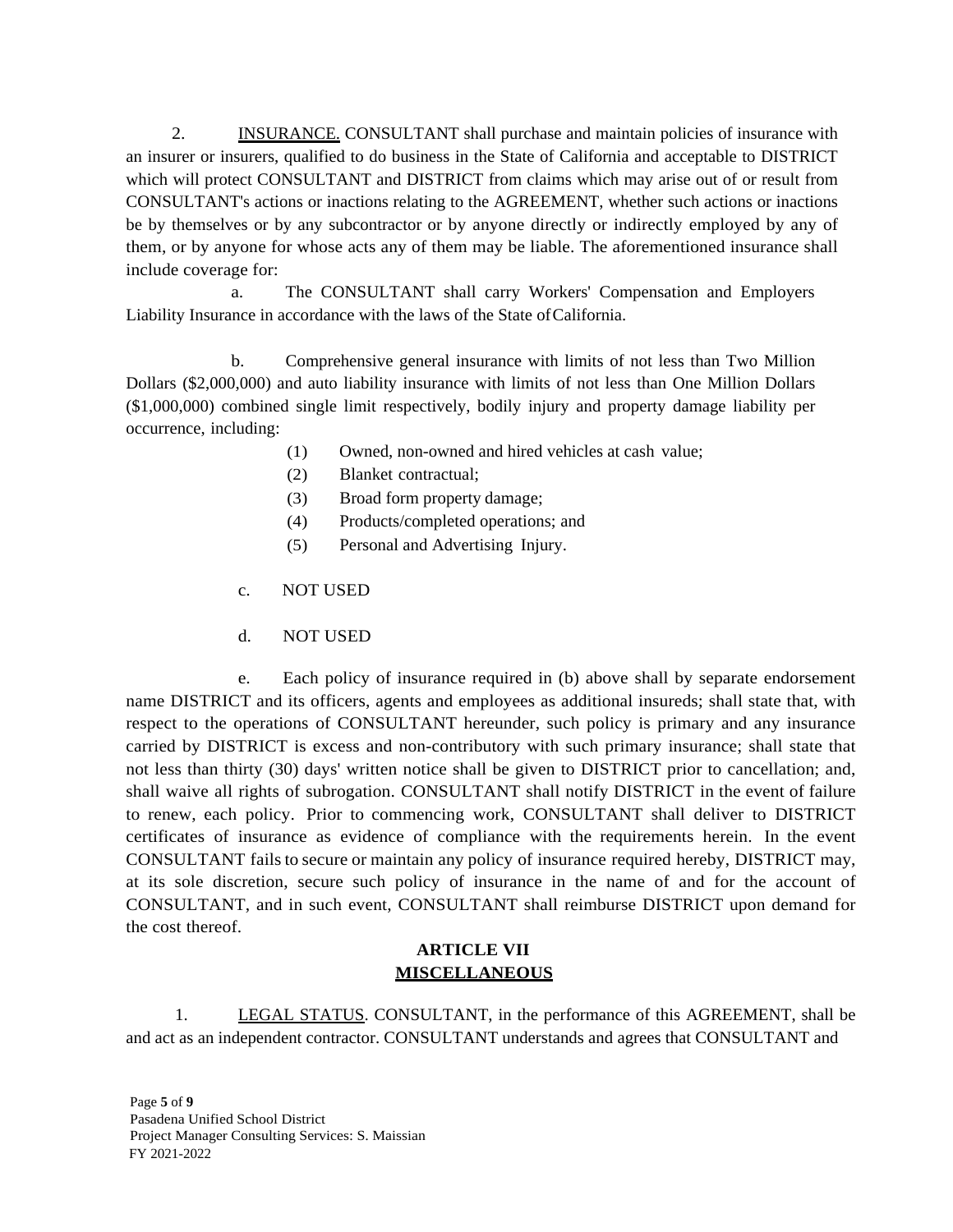all of CONSULTANT's employees shall not be considered officers, employees or agents of the DISTRICT, and are not entitled to benefits of any kind or nature normally provided employees of the DISTRICT and/or to which DISTRICT's employees are normally entitled, including, but not limited to, State Unemployment Compensation or Worker's Compensation. CONSULTANT assumes the full responsibility for the acts and/or omissions of CONSULTANT's employees or agents as they relate to the services to be provided under this AGREEMENT. CONSULTANT shall assume full responsibility for payment of all federal, state and local taxes or contributions, including unemployment insurance, social security and income taxes for the respective CONSULTANT's employees.

2. NOTICE. All notices required to be delivered under this AGREEMENT to the other PARTY must be in writing and shall be effective (i) when personally delivered by the other PARTY or messenger or courier thereof; (ii) three (3) business days after deposit in the United States mail, registered or certified; (iii) twenty-four (24) hours after deposit before the daily deadline time with a reputable overnight courier or service; or (iv) upon receipt of a telecopy or fax transmission, provided a hard copy of such transmission shall be thereafter delivered in one of the methods described in the foregoing (i) through (iii); in each case postage fully prepaid and addressed to the respective PARTY as set forth below or to such other persons as the PARTIES may hereafter designate by written notice to the other PARTY hereto:

| TO THE DISTRICT: | PASADENA UNIFIED SCHOOL DISTRICT       |  |  |  |  |  |  |
|------------------|----------------------------------------|--|--|--|--|--|--|
|                  | 740 W. Woodbury Road                   |  |  |  |  |  |  |
|                  | Pasadena, CA 91103                     |  |  |  |  |  |  |
|                  | Phone: $(626)$ 396-5850 x 89185        |  |  |  |  |  |  |
|                  | Attention: Leslie Barnes, Ed.D.        |  |  |  |  |  |  |
|                  | Chief Finance and Operations Officer   |  |  |  |  |  |  |
| TO CONSULTANT:   | Sarkis "Sam" Maissian, Project Manager |  |  |  |  |  |  |
|                  | 11941 Dunnicliffe Ct,                  |  |  |  |  |  |  |
|                  | Porter Ranch, CA. 91326                |  |  |  |  |  |  |

3. FINGERPRINTING REQUIREMENTS. Education Code Section 45125.1 states that if employees of any consultant providing services at a school site might have any contact with any underage pupils (younger than 18 years of age); those employees shall be fingerprinted by the Department of Justice (DOJ) before entering to determine that they have not been convicted of a serious or violent felony. If the DISTRICT determines that more than limited contact with students will occur during the performance of these SERVICES by

Phone: (818) 652-6665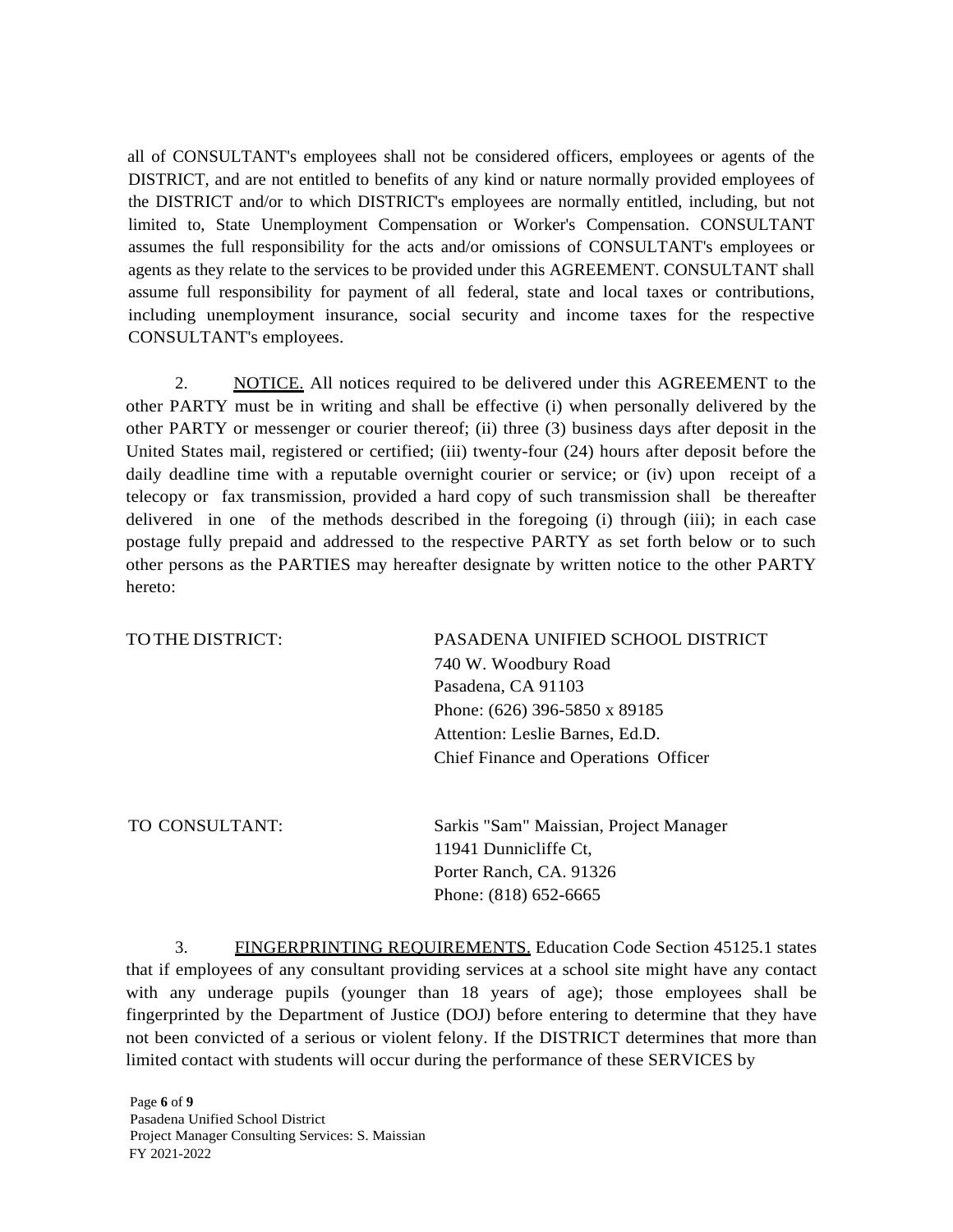CONSULTANT, CONSULTANT will not perform SERVICES until all employees providing SERVICES have been fingerprinted by the DOJ and DOJ fingerprinting clearance certification has been provided to DISTRICT.

4. CONFLICTS OF INTEREST. No director, officer, official, representative, agent or employee of the CONSULTANT shall have any financial interest, direct or indirect, in this Agreement.

5. PROVISIONS REQUIRED BY LAW DEEMED INSERTED. Each and every provision of law and clause required by law to be inserted in this Agreement shall be deemed to be inserted herein and the Agreement shall be read and enforced as though it were included herein, and if through mistake or otherwise any such provision is not inserted, or is not correctly inserted, then upon application of either PARTY the Agreement shall forthwith be physically amended to make such insertion or correction.

6. Nothing contained in this AGREEMENT shall create a contractual relationship with or a cause of action in favor of any third party against either the DISTRICT or CONSULTANT.

7. The DISTRICT and CONSULTANT, respectively, bind themselves, their partners, officers, successors, assigns and legal representatives to the other PARTY to this AGREEMENT with respect to the terms of this AGREEMENT. CONSULTANT shall not assign this AGREEMENT.

8. This AGREEMENT shall be governed by the laws of the State of California.

9. This AGREEMENT represents the entire AGREEMENT between the DISTRICT and CONSULTANT and supersedes all prior negotiations, representations or agreements, either written or oral. This AGREEMENT may be amended or modified only by an agreement in writing signed by both the DISTRICT and the CONSULTANT.

10. Time is of the essence with respect to all provisions of this AGREEMENT.

11. All exhibits referenced herein and attached hereto shall be deemed incorporated into and made a part of this AGREEMENT by each reference as though fully set forth in each instance in the text hereof.

12. In interpreting this AGREEMENT, it shall be deemed to have been prepared by the PARTIES jointly, and no ambiguity shall be resolved against the DISTRICT on the premise that it or its attorneys were responsible for drafting this AGREEMENT or any provision hereof.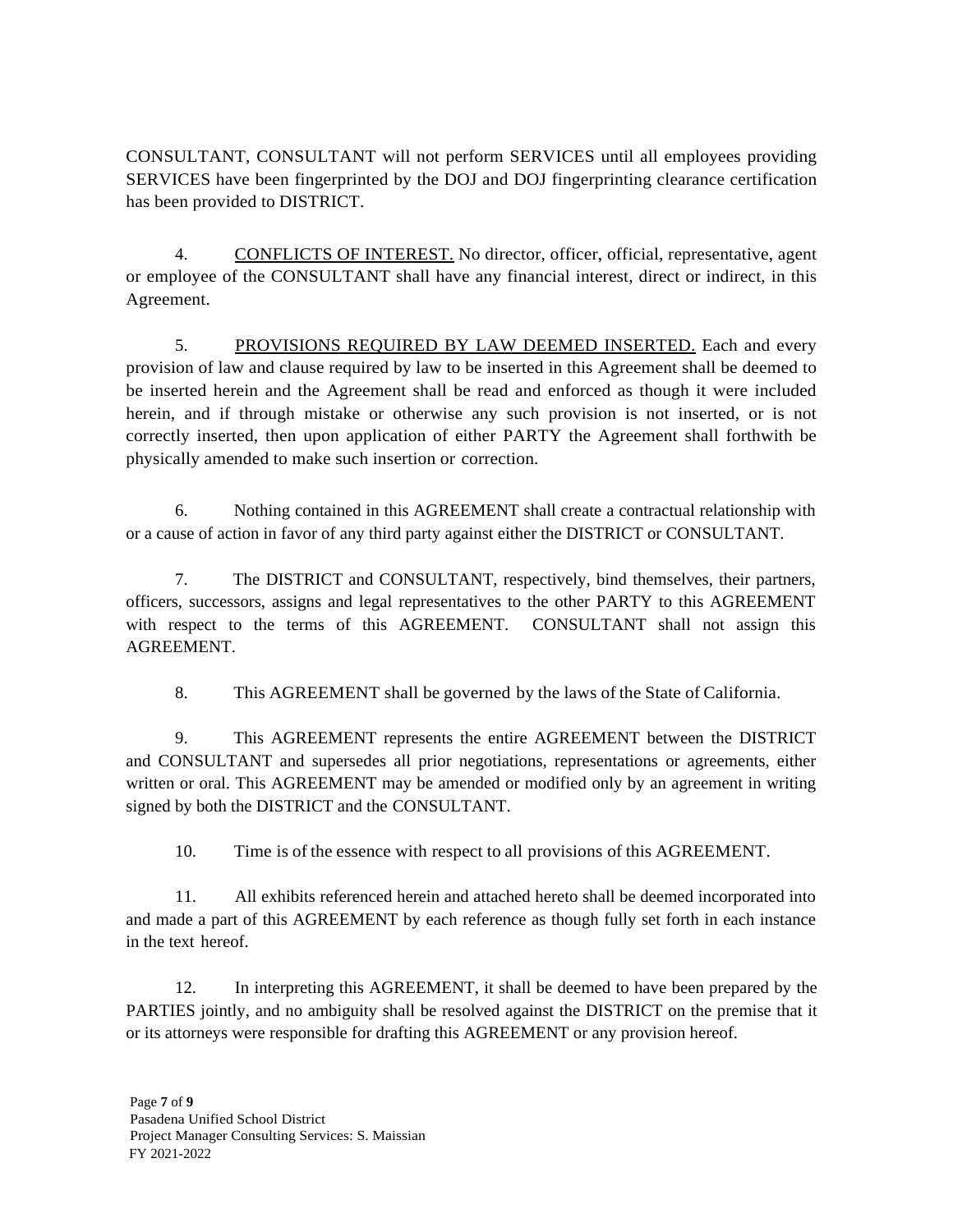The captions or headings set forth in this AGREEMENT are for convenience only and in no way define, limit, or describe the scope or intent of any Sections or other provisions of this AGREEMENT. Any reference in this AGREEMENT to a Section, unless specified otherwise, shall be a reference to a Section of this AGREEMENT.

13. Each PARTY warrants that the individuals who have signed this AGREEMENT have the legal power, right, and authority to make this AGREEMENT and bind each respective PARTY.

14. If any portion of this AGREEMENT shall be held to be invalid or unenforceable for any reason, the remaining provisions shall remain valid and enforceable. If the court finds that any provision in this AGREEMENT is invalid or unenforceable, but that by limiting such provisions would become valid and enforceable, then such provision(s) should be deemed to be written, construed and enforced as so limited.

The PARTIES, through their authorized representatives, have executed this AGREEMENT as of the day and year first written above.

CONSULTANT: DISTRICT:

Sarkis "Sam" Maissian By:

By: Pasadena Unified School District

Leslie Barnes, Ed.D., Chief Finance and Operations Officer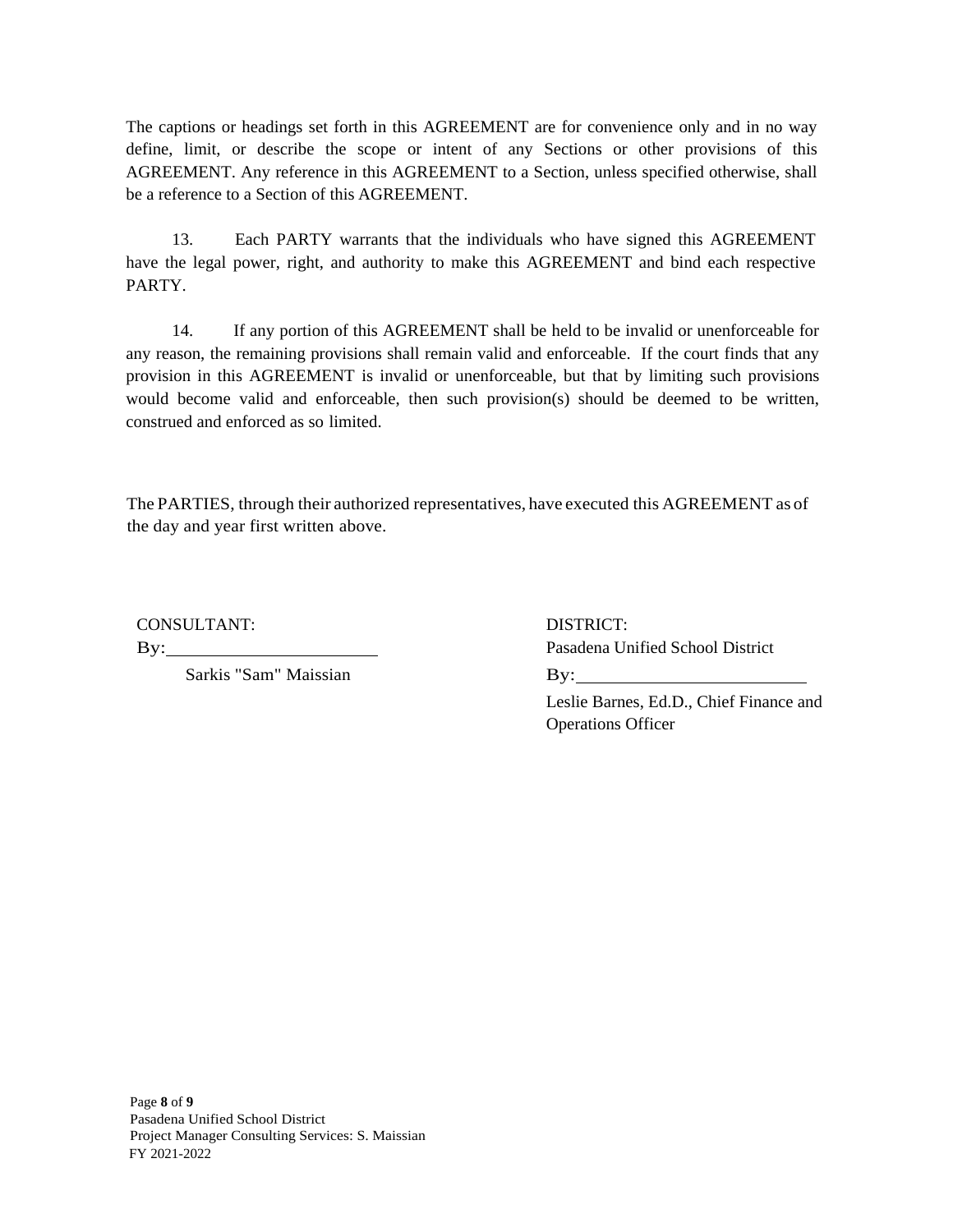#### **Attachment A**

The PROJECT MANAGER will be expected to support construction activities in a public works environment including project oversight as liaison for the District to District Staff, architects, construction service providers, construction firms, representatives of the Division of State Architect, California Department of Education, Office of Public School Construction, representatives of the three communities served by the District, the County of Los Angeles, other regional agencies, the Board of Education, and members of the public. The successful candidate will be expected to manage all parts of the construction process including the preparation of construction documents, specifically front end documents, specifications, bid packages, bid advertisements, develop project estimates, budgets and timelines, provide assistance with project design development, track costs, participate in value engineering reviews and constructability reviews, conduct bid walks and bid openings, perform project management, complete project punch lists and supervise process leading to project completion and be responsible for project closeout. This individual will also assist in the application for funds from all sources and will support the information process required by those agencies involved in public works funding and/or regulation. The Project Manager is aware of the District's Resolution 2021 Local Hire and Small Business Policy, its goals, and shall support the District in achieving these goals by informing all contractors and potential contractors of Resolution 2021.

The scope of services set forth in this section represents an outline of the services which the District anticipates the successful individual to perform. The precise scope of services will be directed by the Chief Finance Officer on an ongoing basis. The individual may suggest changes to the scope of services in order to achieve the District's objectives.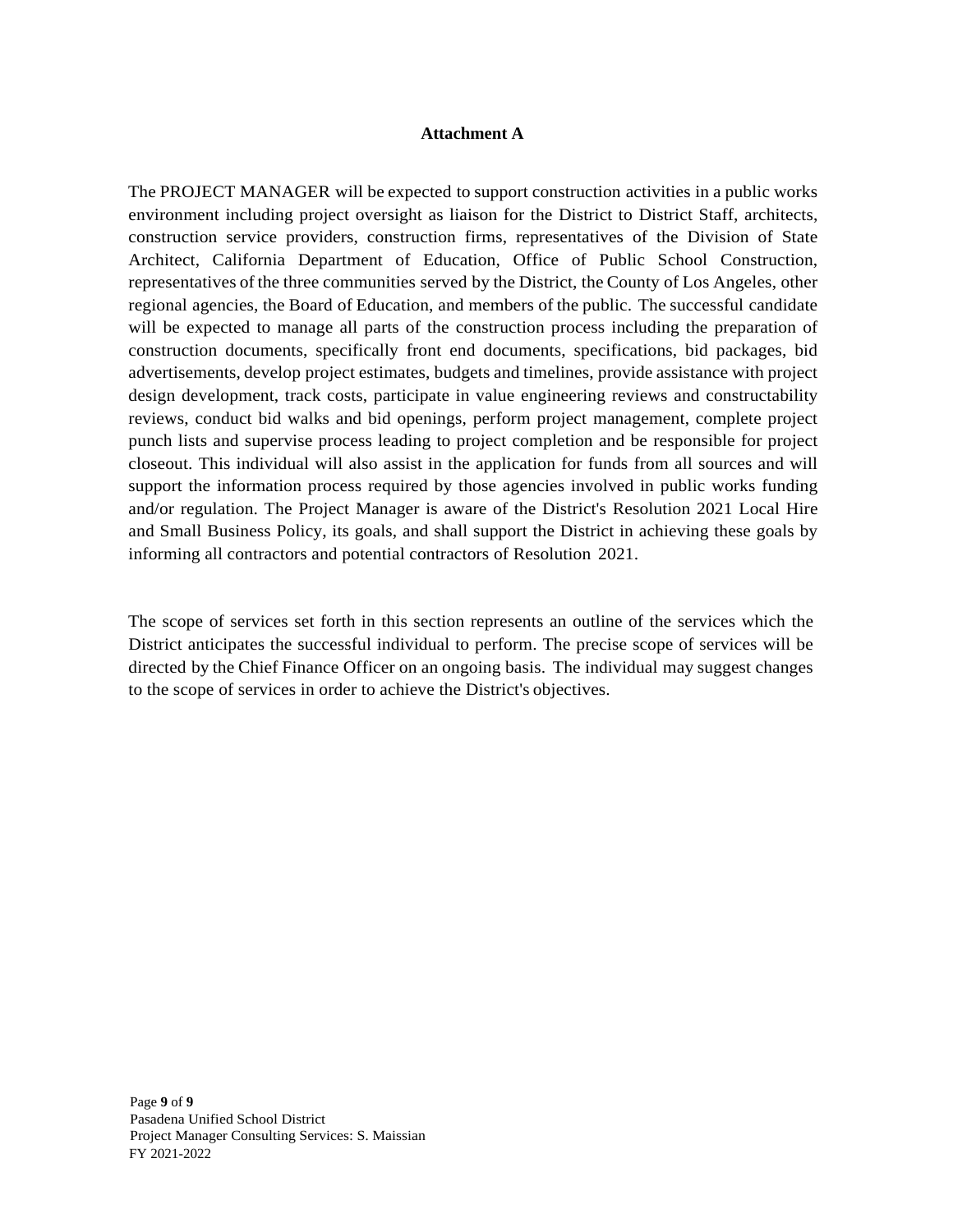

|                                                                                    |               | 21.1 - GOB (Measure TT Series A) |                     |                                 | <b>Fund 21.1 Analysis</b> |                                                  |  |  |
|------------------------------------------------------------------------------------|---------------|----------------------------------|---------------------|---------------------------------|---------------------------|--------------------------------------------------|--|--|
| School Name - Project Name/Cost Group/Object Code/Contract Name                    | <b>Budget</b> | <b>Commitments</b>               | <b>Expenditures</b> | Remaining<br><b>Commitments</b> | <b>Retention Held</b>     | <b>UnCommited</b><br>Available<br><b>Balance</b> |  |  |
| Altadena Elementary School - COMPLETE: Addition of 3 Shade Stuctures (95022.0)     |               |                                  |                     |                                 |                           |                                                  |  |  |
|                                                                                    | 90,187        | 90,187                           | 90,187              |                                 |                           |                                                  |  |  |
| Altadena Elementary School - COMPLETE: Measure T E-Rate (95180.0)                  |               |                                  |                     |                                 |                           |                                                  |  |  |
|                                                                                    | 88,088        | 88,088                           | 88,088              |                                 |                           |                                                  |  |  |
| Altadena Elementary School - Modernization Project (95068.0) (2)                   | 10,347,166    | 10,343,552                       | 10,343,552          |                                 |                           | 3,614                                            |  |  |
| ALTADENA ELEM. TOTAL                                                               | 10,525,440    | 10,521,826                       | 10,521,826          |                                 |                           | 3,614                                            |  |  |
| Aveson Charter School (Noyes) - COMPLETE: Portable N Demolition Project (95029.0)  |               |                                  |                     |                                 |                           |                                                  |  |  |
|                                                                                    | 30,654        | 30,654                           | 30,654              |                                 |                           |                                                  |  |  |
| <b>AVESON (NOYES) TOTAL</b>                                                        | 30,654        | 30,654                           | 30,654              |                                 |                           |                                                  |  |  |
| Blair High School - 04A Modernization of Main Building (95056.0) (2)               |               |                                  |                     |                                 |                           |                                                  |  |  |
|                                                                                    | 30,017,411    | 30,051,248                       | 30,019,985          | 31,263                          |                           | (33, 837)                                        |  |  |
| Blair High School - 04b Track and Field (95005.0) (2)                              |               |                                  |                     |                                 |                           |                                                  |  |  |
|                                                                                    | 82,877        | 82,877                           | 82,877              |                                 |                           |                                                  |  |  |
| Blair High School - COMPLETE: Blair Middle School Campus (95001.0) (1) (2)         |               |                                  |                     |                                 |                           |                                                  |  |  |
|                                                                                    | 14,538,936    | 14,538,936                       | 14,538,936          |                                 |                           |                                                  |  |  |
| Blair High School - COMPLETE: Measure T E-Rate (95180.0)                           | 428.677       |                                  |                     |                                 |                           |                                                  |  |  |
| Blair High School - COMPLETE: PROJECT CNLD - New 9th Grade Classroom (2)           |               | 428,677                          | 428,677             |                                 |                           |                                                  |  |  |
|                                                                                    | 1,146,779     | 1,146,779                        | 1,146,779           |                                 |                           |                                                  |  |  |
| BLAIR HS - Blair HS Site Access Improvement (ADA) (95056.1) (2)                    |               |                                  |                     |                                 |                           |                                                  |  |  |
|                                                                                    | 51,285        | 51,285                           | 51,285              |                                 |                           |                                                  |  |  |
| <b>BLAIR TOTAL</b>                                                                 | 46,265,966    | 46,299,803                       | 46,268,540          | 31,263                          |                           | (33,837)                                         |  |  |
| Burbank Elementary School - COMPLETE: Electrical Panel Upgrade (95064.0) (2)       |               |                                  |                     |                                 |                           |                                                  |  |  |
|                                                                                    | 87,603        | 87,603                           | 87,603              |                                 |                           |                                                  |  |  |
| Burbank Elementary School - COMPLETE: Renovation of Hodges (old 95140.0 merged (2) |               |                                  |                     |                                 |                           |                                                  |  |  |
|                                                                                    | 253,584       | 253,584                          | 253,584             |                                 |                           |                                                  |  |  |
| Burbank Elementary School - Lunch Shelter/Renovation (95131.0) (1) (2) (3)         |               |                                  |                     |                                 |                           |                                                  |  |  |
|                                                                                    | 955,463       | 910,463                          | 910,463             |                                 |                           | 45,000                                           |  |  |
| <b>BURBANK</b>                                                                     | 1,296,650     | 1,251,650                        | 1,251,650           |                                 |                           | 45,000                                           |  |  |
| Career Technical - Career Technical Education Projects (95145.0)                   |               |                                  |                     |                                 |                           |                                                  |  |  |
| Career Technical - COMPLETE: CTE KLRN TV (95145.0)                                 | 2,683,000     | 2,683,000                        | 2,683,000           |                                 |                           |                                                  |  |  |
|                                                                                    | 100,507       | 100,507                          | 100,507             |                                 |                           |                                                  |  |  |
| <b>CAREER TECHNICAL TOTAL</b>                                                      | 2,783,507     | 2,783,507                        | 2,783,507           |                                 |                           |                                                  |  |  |
| Central Kitchen - COMPLETE: Culinary Academy/Kitchen Construction (9               |               |                                  |                     |                                 |                           |                                                  |  |  |
|                                                                                    | 1,238,928     | 1,238,928                        | 1,238,928           |                                 |                           |                                                  |  |  |
| <b>CENTRAL KITCHEN TOTAL</b>                                                       | 1,238,928     | 1,238,928                        | 1,238,928           |                                 |                           |                                                  |  |  |
| Cleveland Elementary School - COMPLETE: Measure T E-Rate (95180.0)                 |               |                                  |                     |                                 |                           |                                                  |  |  |
|                                                                                    | 113,292       | 113,292                          | 113,292             |                                 |                           |                                                  |  |  |
| Cleveland Elementary School - COMPLETE: New Classroom Wing (95031.0) (2)           |               |                                  |                     |                                 |                           |                                                  |  |  |
|                                                                                    | 4,594,037     | 4,594,037                        | 4.594.037           |                                 |                           |                                                  |  |  |
| Cleveland Elementary School - Modernize Kitchen (95121.0) (2)                      | 108,495       | 108,495                          | 108,495             |                                 |                           |                                                  |  |  |
| Cleveland Elementary School - Student Safety Wall & Flooring Padding (2)           |               |                                  |                     |                                 |                           |                                                  |  |  |
|                                                                                    | 8,506         | 8,506                            | 8,506               |                                 |                           |                                                  |  |  |
| <b>CLEVELAND ELEM. TOTAL</b>                                                       | 4,824,330     | 4,824,330                        | 4,824,330           |                                 |                           |                                                  |  |  |
| District Service Center - Facilities Administration (95000.0) (1)                  | $(2)$ $(3)$   |                                  |                     |                                 |                           |                                                  |  |  |
|                                                                                    | 16,909,126    | 15,934,883                       | 15,896,389          | 38,494                          |                           | 974,243                                          |  |  |
| <b>DSC FACILITIES ADMIN TOTAL</b>                                                  | 16,909,126    | 15,934,883                       | 15,896,389          | 38,494                          |                           | 974,243                                          |  |  |
| District-Wide - COMPLETE: Bogen Clock Speaker System (95032.0)                     |               |                                  |                     |                                 |                           |                                                  |  |  |
|                                                                                    | 1,436,405     | 1,436,405                        | 1,436,405           |                                 |                           |                                                  |  |  |
| District-Wide - COMPLETE: Energy Conservation Measures (95019.0) (2)               |               |                                  |                     |                                 |                           |                                                  |  |  |
|                                                                                    | 5,029,386     | 5,029,386                        | 5,029,386           |                                 |                           |                                                  |  |  |
| District-Wide - COMPLETE: Exterior Improvements (95036.0)                          |               |                                  |                     |                                 |                           |                                                  |  |  |
|                                                                                    | 42,112        | 42,112                           | 42,112              |                                 |                           |                                                  |  |  |
| District-Wide - COMPLETE: Technology Modifications (95144.0)                       |               |                                  |                     |                                 |                           |                                                  |  |  |
|                                                                                    | 3,071,556     | 3,071,556                        | 3,071,556           |                                 |                           |                                                  |  |  |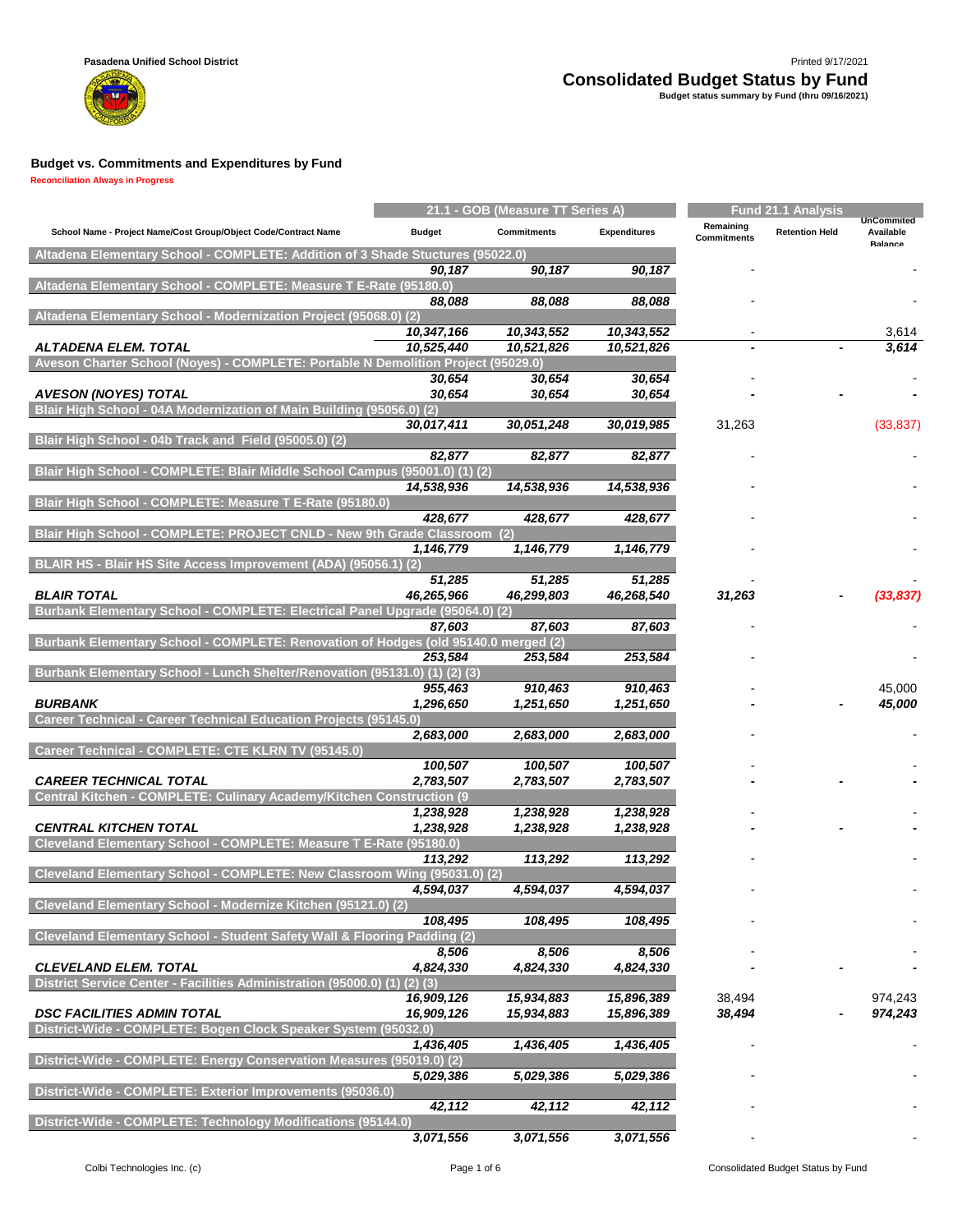**Reconciliation Always in Progress**

w

|                                                                                                  |                      | 21.1 - GOB (Measure TT Series A) |                      | <b>Fund 21.1 Analysis</b> |         |        |
|--------------------------------------------------------------------------------------------------|----------------------|----------------------------------|----------------------|---------------------------|---------|--------|
| District-Wide - District-Wide I.T. Wireless Access Upgrade (2)                                   | 3,000,000            | 3,000,000                        | 3,000,000            |                           | 109,813 |        |
| District-Wide - DW - PRI 0 - Roofing (95135.0)                                                   |                      |                                  |                      |                           |         |        |
|                                                                                                  | 391,831              | 391,831                          | 391,831              |                           |         |        |
| District-Wide - DW - PRI 0 - Windows (95136.0)                                                   |                      |                                  |                      |                           |         |        |
| <b>DISTRICT WIDE PROJECTS</b>                                                                    | 101,736              | 101,736                          | 101,736              |                           |         |        |
| Don Benito Elementary School - 11 HVAC and Kitchen (95146.0) (2)                                 | 13,073,026           | 13,073,026                       | 13,073,026           |                           | 109,813 |        |
|                                                                                                  | 301,509              | 296,509                          | 263,398              | 33,111                    |         | 5,000  |
| Don Benito Elementary School - COMPLETE: Measure T E-Rate (95180.0)                              |                      |                                  |                      |                           |         |        |
|                                                                                                  | 147,679              | 147,679                          | 147,679              |                           |         |        |
| Don Benito Elementary School - COMPLETE: Playground Structures (95043.0)                         | 173,442              | 173,442                          | 173,442              |                           |         |        |
| Don Benito Elementary School - Interim Housing (95181.0) (2)                                     |                      |                                  |                      |                           |         |        |
|                                                                                                  | 397,779              | 397,779                          | 397,779              |                           |         |        |
| Don Benito Elementary School - New Admin Bldg (95097.0) (2)                                      |                      |                                  |                      |                           |         |        |
| <b>DON BENITO ELEM. TOTAL</b>                                                                    | 790,568<br>1,810,976 | 790,568<br>1,805,976             | 790,568<br>1,772,865 | 33,111                    |         | 5,000  |
| Edison Elementary School - Edison ADA Upgrades (95143.0)                                         |                      |                                  |                      |                           |         |        |
|                                                                                                  | 43,940               | 43,940                           | 43,940               |                           |         |        |
| <b>EDISON ELEMENTARY TOTAL</b>                                                                   | 43,940               | 43,940                           | 43,940               |                           |         |        |
| Eliot Middle School - 08 HVAC Upgrades (95146.0) (2)                                             |                      |                                  |                      |                           |         |        |
| Eliot Middle School - Auditorium/Cafe Modernization (95015.0) (2)                                | 828,427              | 828,427                          | 828,427              |                           |         |        |
|                                                                                                  | 7,749,399            | 7,749,399                        | 7,749,399            |                           |         |        |
| Eliot Middle School - COMPLETE: Career Technical Education (95145.0) (2)                         |                      |                                  |                      |                           |         |        |
|                                                                                                  | 29,261               | 29,261                           | 29,261               |                           |         |        |
| Eliot Middle School - COMPLETE: Field Bleacher Replacement & ADA Upgrade (2)                     | 92,835               | 92,835                           | 92,835               |                           |         |        |
| Eliot Middle School - COMPLETE: Kitchen Modernization (95147.0) (2)                              |                      |                                  |                      |                           |         |        |
|                                                                                                  | 6,000                | 6,000                            | 6,000                |                           |         |        |
| Eliot Middle School - COMPLETE: Lunch Shelter (95034.0) (2)                                      |                      |                                  |                      |                           |         |        |
| Eliot Middle School - COMPLETE: Measure T E-Rate (95180.0)                                       | 616,602              | 616,602                          | 616,602              |                           |         |        |
|                                                                                                  | 255,192              | 255,192                          | 255,192              |                           |         |        |
| ELIOT MS CHILLED WATER PIPING CORR (95146.1) - ELIOT MS CHILLED WATER PIPING CORR (95146.1)      |                      |                                  |                      |                           |         |        |
|                                                                                                  | 89,230               | 89,230                           | 89,230               |                           |         |        |
| <b>ELIOT MIDDLE SCHOOL</b><br>Field Elementary School - COMPLETE: Measure T E-Rate (95180.0)     | 9,666,945            | 9,666,945                        | 9,666,945            |                           |         |        |
|                                                                                                  | 113,292              | 113,292                          | 113,292              |                           |         |        |
| Field Elementary School - COMPLETE: Water Meter Separation (95106.0)                             |                      |                                  |                      |                           |         |        |
|                                                                                                  | 39,013               | 39,013                           | 39,013               |                           |         |        |
| Field Elementary School - FIELD - Playground (95069.1) (2)                                       |                      | 336,473                          | 336,473              |                           |         |        |
| Field Elementary School - Modernization (95069.0) (2)                                            | 336,473              |                                  |                      |                           |         |        |
|                                                                                                  | 3,554,598            | 3,529,597                        | 3,529,597            |                           |         | 25,000 |
| <b>FIELD ELEMENTARY SCHOOL</b>                                                                   | 4,043,376            | 4,018,375                        | 4,018,375            |                           |         | 25,000 |
| Franklin Elementary School - COMPLETE: Measure T E-Rate (95180.0)                                |                      |                                  |                      |                           |         |        |
| Franklin Elementary School - COMPLETE: New Library/Shade Structure (95035.0)                     | 172,886              | 172,886                          | 172,886              |                           |         |        |
|                                                                                                  | 593,078              | 593,078                          | 593,078              |                           |         |        |
| Franklin Elementary School - Modernize Cafe/MPR/Windows (95066.0)                                |                      |                                  |                      |                           |         |        |
|                                                                                                  | 2,156,637            | 2,156,637                        | 2,156,637            |                           |         |        |
| <b>FRANKLIN ELEM. TOTAL</b><br>Hamilton Elementary School - COMPLETE: Measure T E-Rate (95180.0) | 2,922,600            | 2,922,600                        | 2,922,600            |                           |         |        |
|                                                                                                  | 138,499              | 138,499                          | 138,499              |                           |         |        |
| Hamilton Elementary School - COMPLETE: Water Meter Seperation (95149.0)                          |                      |                                  |                      |                           |         |        |
|                                                                                                  | 56,828               | 56,828                           | 56,828               |                           |         |        |
| Hamilton Elementary School - Modernization MPR/Café (95071.0) (2)                                |                      |                                  |                      |                           |         |        |
|                                                                                                  | 4,477,235            | 4,472,235                        | 4,472,235            |                           |         | 5,000  |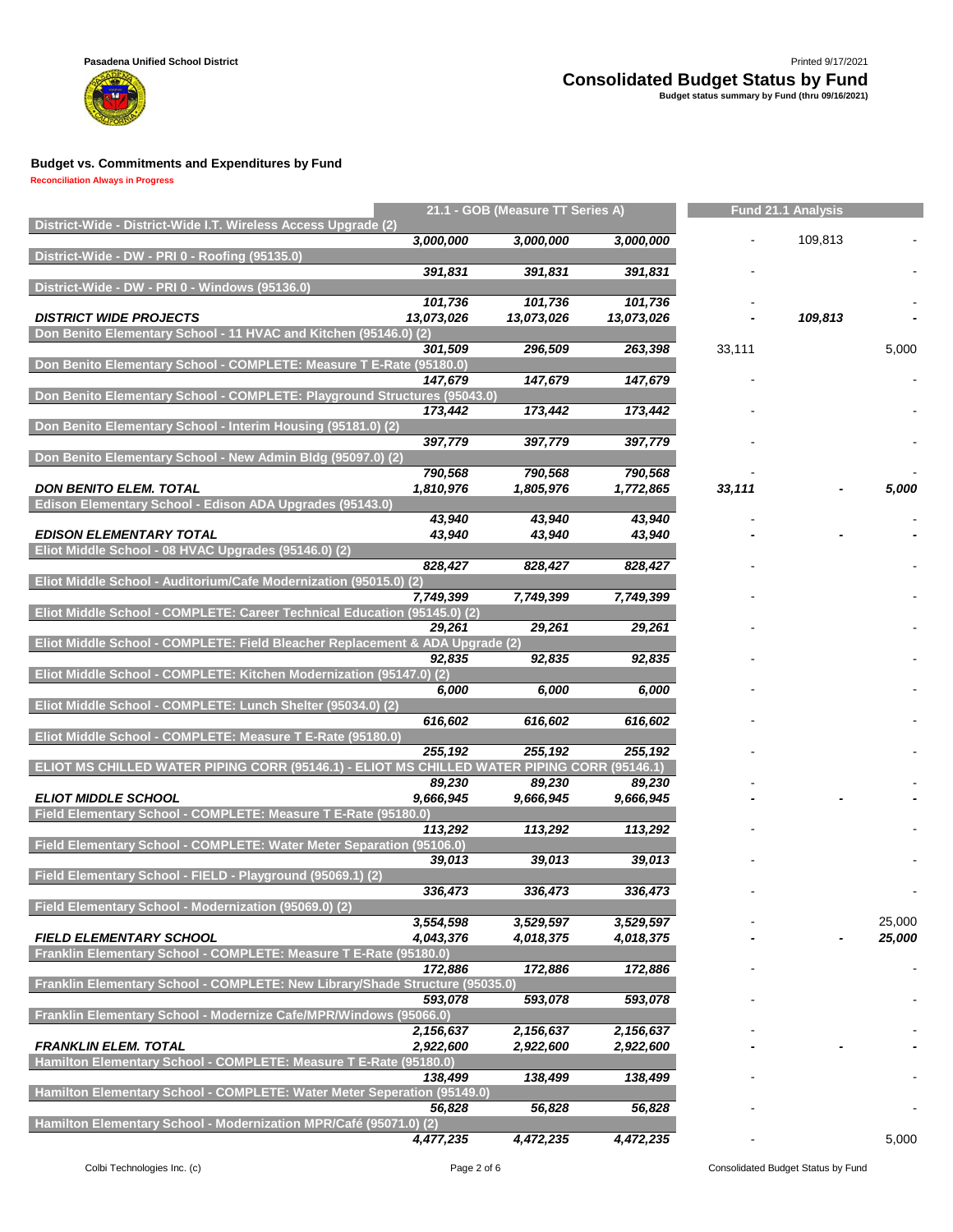

**Reconciliation Always in Progress**

w

|                                                                                                     |                         | 21.1 - GOB (Measure TT Series A) |                       | <b>Fund 21.1 Analysis</b> |                  |                    |  |  |
|-----------------------------------------------------------------------------------------------------|-------------------------|----------------------------------|-----------------------|---------------------------|------------------|--------------------|--|--|
| <b>HAMILTON ELEM. TOTAL</b><br>Jackson Elementary School - 13 Modernization / Parking Lot (95052.0) | 4,672,562               | 4,667,562                        | 4,667,562             |                           |                  | 5,000              |  |  |
|                                                                                                     | 4,661,384               | 4,661,384                        | 4,661,384             |                           |                  |                    |  |  |
| Jackson Elementary School - COMPLETE: Measure T E-Rate (95180.0)                                    | 130,487                 | 130,487                          | 130,487               |                           |                  |                    |  |  |
| Jackson Elementary School - COMPLETE: Phase I Completed Projects (95020.0 / 95                      |                         |                                  |                       |                           |                  |                    |  |  |
|                                                                                                     | 192,368                 | 192,368                          | 192,368               |                           |                  |                    |  |  |
| <b>JACKSON ELEM. TOTAL</b>                                                                          | 4,984,238               | 4,984,238                        | 4,984,238             |                           |                  |                    |  |  |
| Jefferson Elementary School - COMPLETE: Measure T E-Rate (95180.0)                                  | 156,861                 | 156,861                          | 156,861               |                           |                  |                    |  |  |
| Jefferson Elementary School - Modernization (95079.0)                                               | 911,596                 | 911,596                          | 911,596               |                           |                  |                    |  |  |
| Jefferson Elementary School - New Child Care Center (95073.0)                                       |                         |                                  |                       |                           |                  |                    |  |  |
|                                                                                                     | 332, 171                | 332,171                          | 332, 171              |                           |                  |                    |  |  |
| JEFFERSON ELEM. TOTAL                                                                               | 1,400,627               | 1,400,627                        | 1,400,627             |                           |                  |                    |  |  |
| John Muir High School - 03a Modernization, Abatement & Kitchen (95051.0) (2)                        | 30,680,410              | 30,662,255                       | 30,631,230            | 31,025                    |                  | 18,155             |  |  |
| John Muir High School - 03b Black Box Theater Project (95183.0) (2)                                 |                         |                                  |                       |                           |                  |                    |  |  |
|                                                                                                     | 3,724,986               | 3,724,986                        | 3,724,986             |                           |                  |                    |  |  |
| John Muir High School - 03c Bldg D Accessiblity (95812.0) (2)                                       | 354,165                 | 349,165                          | 349,165               |                           |                  | 5,000              |  |  |
| John Muir High School - COMPLETE: Artificial Surface Field & Track (95004.                          |                         |                                  |                       |                           |                  |                    |  |  |
|                                                                                                     | 1,518,980               | 1,518,980                        | 1,518,980             |                           |                  |                    |  |  |
| John Muir High School - COMPLETE: Building G & L Window Replacement (95125                          |                         |                                  |                       |                           |                  |                    |  |  |
| John Muir High School - COMPLETE: Career Technical Education (95145.0)                              | 404,282                 | 404,282                          | 404,282               |                           |                  |                    |  |  |
|                                                                                                     | 90,596                  | 90,596                           | 90.596                |                           |                  |                    |  |  |
| John Muir High School - COMPLETE: Kitchen Moderniation (95154.0)                                    |                         |                                  |                       |                           |                  |                    |  |  |
| John Muir High School - COMPLETE: Measure T E-Rate (95180.0)                                        | 6,000                   | 6,000                            | 6,000                 |                           |                  |                    |  |  |
|                                                                                                     | 555,842                 | 555,842                          | 555,842               |                           |                  |                    |  |  |
| John Muir High School - COMPLETE: Security System (95132.0)                                         | 159,785                 | 159,785                          | 159,785               |                           |                  |                    |  |  |
| John Muir High School - Culinary Arts Project (95184.0)                                             |                         |                                  |                       |                           |                  |                    |  |  |
|                                                                                                     | 20,766                  | 20,766                           | 20,766                |                           |                  |                    |  |  |
| John Muir High School - Track and Field 95005.0 (2)                                                 |                         |                                  |                       |                           |                  |                    |  |  |
| <b>JOHN MUIR HIGH TOTAL</b>                                                                         | 1,114,390<br>38,630,201 | 739,195<br>38,231,852            | 739,195<br>38,200,827 | 31,025                    | 36,960<br>36,960 | 375,195<br>398,350 |  |  |
| Linda Vista Elementary School - COMPLETE: Interior Structural Cleanup (95014.0)                     |                         |                                  |                       |                           |                  |                    |  |  |
|                                                                                                     | 39,580                  | 39,580                           | 39,580                |                           |                  |                    |  |  |
| Linda Vista Elementary School - Modernization (95188.0)                                             |                         |                                  |                       |                           |                  |                    |  |  |
| <b>LINDA VISTA ELEM. TOTAL</b>                                                                      | 137,250<br>176,830      | 137,250<br>176,830               | 137,250<br>176,830    |                           |                  |                    |  |  |
| Loma Alta Elementary School - COMPLETE: Measure T E-Rate (95180.0) (2)                              |                         |                                  |                       |                           |                  |                    |  |  |
|                                                                                                     | 63,647                  | 63,647                           | 63,647                |                           |                  |                    |  |  |
| Loma Alta Elementary School - COMPLETE: Modernization Project (95033.0)                             | 171,002                 | 171,002                          | 171,002               |                           |                  |                    |  |  |
| Loma Alta Elementary School - COMPLETE: Pre K conversion & Fire sprinkler enclos                    |                         |                                  |                       |                           |                  |                    |  |  |
|                                                                                                     | 181.497                 | 181,497                          | 181,497               |                           |                  |                    |  |  |
| Loma Alta Elementary School - COMPLETE: Retaining Wall & Street Improvements (95                    |                         |                                  |                       |                           |                  |                    |  |  |
|                                                                                                     | 1,013,583               | 1,013,583                        | 1,013,583             |                           |                  |                    |  |  |
| Loma Alta Elementary School - COMPLETE: Water Meter Separation (95101.0)                            | 27,355                  | 27,355                           | 27,355                |                           |                  |                    |  |  |
| LOMA ALTA ELEM. TOTAL                                                                               | 1,457,084               | 1,457,084                        | 1,457,084             |                           |                  |                    |  |  |
| Longfellow Elementary School - 10 HVAC Upgrades (95146.0)                                           |                         |                                  |                       |                           |                  |                    |  |  |
| Longfellow Elementary School - COMPLETE: Child Care Center (95061.0)                                | 2,320,756               | 2,320,756                        | 2,320,756             |                           |                  |                    |  |  |
|                                                                                                     | 300,503                 | 300,503                          | 300,503               |                           |                  |                    |  |  |
| Longfellow Elementary School - COMPLETE: Measure T E-Rate (95180.0) (2)                             |                         |                                  |                       |                           |                  |                    |  |  |
|                                                                                                     | 130,358                 | 130,358                          | 130,358               |                           |                  |                    |  |  |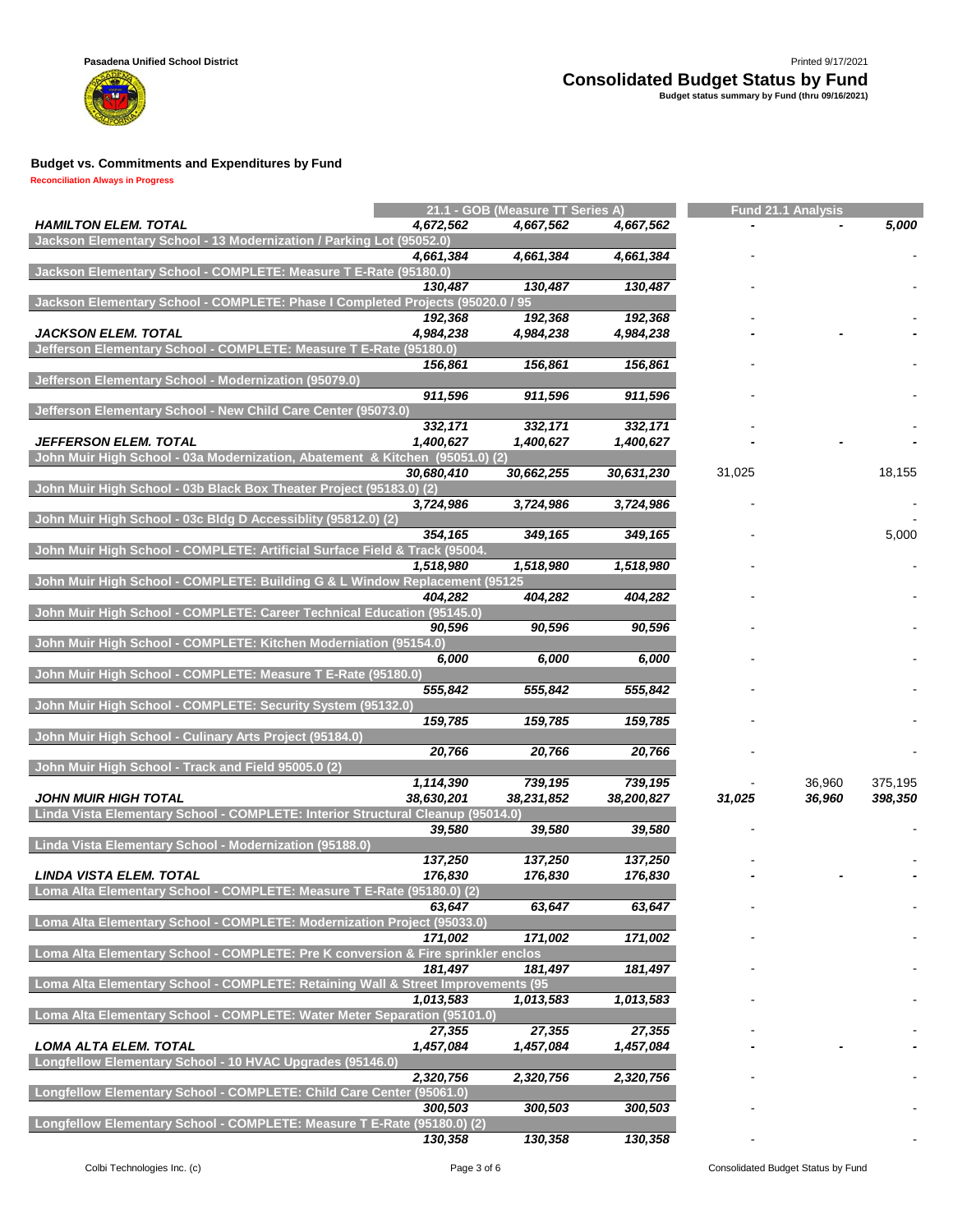

|                                                                                                | 21.1 - GOB (Measure TT Series A) |            |            |        | <b>Fund 21.1 Analysis</b> |           |  |  |
|------------------------------------------------------------------------------------------------|----------------------------------|------------|------------|--------|---------------------------|-----------|--|--|
| Longfellow Elementary School - New Kitchen Bldg/Lunch Shelter/Auditorium (95050.0 (2)          |                                  |            |            |        |                           |           |  |  |
|                                                                                                | 1,340,458                        | 1,340,458  | 1,340,458  |        |                           |           |  |  |
| <b>LONGFELLOW ELEM. TOTAL</b>                                                                  | 4,092,074                        | 4,092,074  | 4,092,074  |        |                           |           |  |  |
| Madison Elementary School - Bldg A & Auditorium Renovation (95010.0)                           |                                  |            |            |        |                           |           |  |  |
|                                                                                                | 596.259                          | 596,259    | 596,259    |        |                           |           |  |  |
| Madison Elementary School - COMPLETE: Measure T E-Rate (95180.0)                               |                                  |            |            |        |                           |           |  |  |
|                                                                                                | 96,100                           | 96,100     | 96,100     |        |                           |           |  |  |
| Madison Elementary School - COMPLETE: Window Replacement (95084.0)                             |                                  |            |            |        |                           |           |  |  |
|                                                                                                | 858,784                          | 858,784    | 858,784    |        |                           |           |  |  |
| Madison Elementary School - Kitchen Modernization (95048.0)                                    |                                  |            |            |        |                           |           |  |  |
|                                                                                                | 309.396                          | 309,396    | 309,396    |        |                           |           |  |  |
| Madison Elementary School - Modernization (95063.0) (2)                                        |                                  |            |            |        |                           |           |  |  |
| <b>MADISON ELEM. TOTAL</b>                                                                     | 4,109,419                        | 4,109,419  | 4,109,419  |        |                           |           |  |  |
| Marshall Fundamental Secondary School - 09 HVAC Upgrades (95146.0)                             | 5,969,957                        | 5.969.957  | 5,969,957  |        |                           |           |  |  |
|                                                                                                |                                  |            |            |        |                           |           |  |  |
|                                                                                                | 982,595                          | 982,595    | 982,595    |        |                           |           |  |  |
| Marshall Fundamental Secondary School - COMPLETE: Career Technical Education (95145.0)         | 850                              | 850        |            |        |                           |           |  |  |
|                                                                                                |                                  |            | 850        |        |                           |           |  |  |
| Marshall Fundamental Secondary School - COMPLETE: Electrical Upgrades (95091.0)                |                                  | 352,698    | 352,698    |        |                           |           |  |  |
| Marshall Fundamental Secondary School - COMPLETE: Library Modernization & Site Improvement (2) | 352,698                          |            |            |        |                           |           |  |  |
|                                                                                                |                                  |            |            |        |                           |           |  |  |
| Marshall Fundamental Secondary School - COMPLETE: Measure T E-Rate (95180.0)                   | 1,760,215                        | 1,760,215  | 1,760,215  |        |                           |           |  |  |
|                                                                                                | 428,192                          | 428,192    | 428,192    |        |                           |           |  |  |
| Marshall Fundamental Secondary School - COMPLETE: Water Meter Separation (95103.0)             |                                  |            |            |        |                           |           |  |  |
|                                                                                                |                                  |            |            |        |                           |           |  |  |
| Marshall Fundamental Secondary School - COMPLETE: Window Replacement (95094.0) (2)             | 21,090                           | 21,090     | 21,090     |        |                           |           |  |  |
|                                                                                                |                                  |            |            |        |                           |           |  |  |
| Marshall Fundamental Secondary School - Old Gym Renovation Project (95185.0)                   | 1,767,862                        | 1,767,862  | 1,767,862  |        |                           |           |  |  |
|                                                                                                | 1,333,706                        | 1,333,706  |            |        |                           |           |  |  |
| Marshall Fundamental Secondary School - Sports Complex (95049.0) (2)                           |                                  |            | 1,333,706  |        |                           |           |  |  |
|                                                                                                | 12,702,031                       | 12,702,031 | 12,702,031 |        |                           |           |  |  |
| <b>MARSHALL FUNDAMENTAL TOTAL</b>                                                              | 19,349,240                       | 19,349,240 | 19,349,240 |        |                           |           |  |  |
| Mckinley Elementary School - COMPLETE: Career Technical Education (95145.0)                    |                                  |            |            |        |                           |           |  |  |
|                                                                                                | 51,619                           | 51,619     | 51,619     |        |                           |           |  |  |
| McKinley Elementary School - COMPLETE: Measure T E-Rate (95180.0)                              |                                  |            |            |        |                           |           |  |  |
|                                                                                                | 188,409                          | 188,409    | 188,409    |        |                           |           |  |  |
| McKinley Elementary School - COMPLETE: Water Meter Separation (95159.0)                        |                                  |            |            |        |                           |           |  |  |
|                                                                                                | 112,485                          | 112,485    | 112,485    |        |                           |           |  |  |
| McKinley Elementary School - Phase I New Construction (95046.0)                                |                                  |            |            |        |                           |           |  |  |
|                                                                                                | 20,006,670                       | 20,006,670 | 20,006,670 |        |                           |           |  |  |
| McKinley Elementary School - Phase II Modernization (95123.0) (1) (2) (3)                      |                                  |            |            |        |                           |           |  |  |
|                                                                                                | 869,493                          | 868,396    | 868,396    |        |                           | 1,098     |  |  |
| <b>MCKINLEY K-8 TOTAL</b>                                                                      | 21,228,676                       | 21,227,578 | 21,227,578 |        |                           | 1,098     |  |  |
| Norma Coombs Elementary - 05a New CR Wing & Admin Bldg (95133.0) (2)                           |                                  |            |            |        |                           |           |  |  |
|                                                                                                | 10,439,301                       | 10,434,301 | 10,434,301 |        |                           | 5,000     |  |  |
| Norma Coombs Elementary - 05b Central Plant Replacement (95146.0)                              |                                  |            |            |        |                           |           |  |  |
|                                                                                                | 1,358,170                        | 1,358,170  | 1,358,170  |        |                           |           |  |  |
| Norma Coombs Elementary - COMPLETE: Measure T E-Rate (95180.0)                                 |                                  |            |            |        |                           |           |  |  |
|                                                                                                | 146,511                          | 146,511    | 146,511    |        |                           |           |  |  |
| Norma Coombs Elementary - COMPLETE: Shade Structures/Field Renovation (95021                   |                                  |            |            |        |                           |           |  |  |
|                                                                                                | 75,715                           | 75,715     | 75,715     |        |                           |           |  |  |
| Norma Coombs Elementary - COMPLETE: Water Meter Separation (95116.0) (2)                       |                                  |            |            |        |                           |           |  |  |
|                                                                                                | 21,400                           | 21,400     | 21,400     |        |                           |           |  |  |
| <b>NORMA COOMBS ELEM. TOTAL</b>                                                                | 12,041,097                       | 12,036,097 | 12,036,097 |        |                           | 5,000     |  |  |
| Pasadena High School - 02a Modernize Gymnasium Complex (95075.0) (2)                           |                                  |            |            |        |                           |           |  |  |
|                                                                                                | 20,787,240                       | 20,773,938 | 20,773,938 |        |                           | 13,302    |  |  |
| Pasadena High School - 02c ADA Upgrade (DSA) (95074.0) (2)                                     |                                  |            |            |        |                           |           |  |  |
|                                                                                                | 559,319                          | 570,735    | 554,319    | 16,416 |                           | (11, 416) |  |  |
| Pasadena High School - Central Chilled Water Plant Project (95146.0) (2)                       |                                  |            |            |        |                           |           |  |  |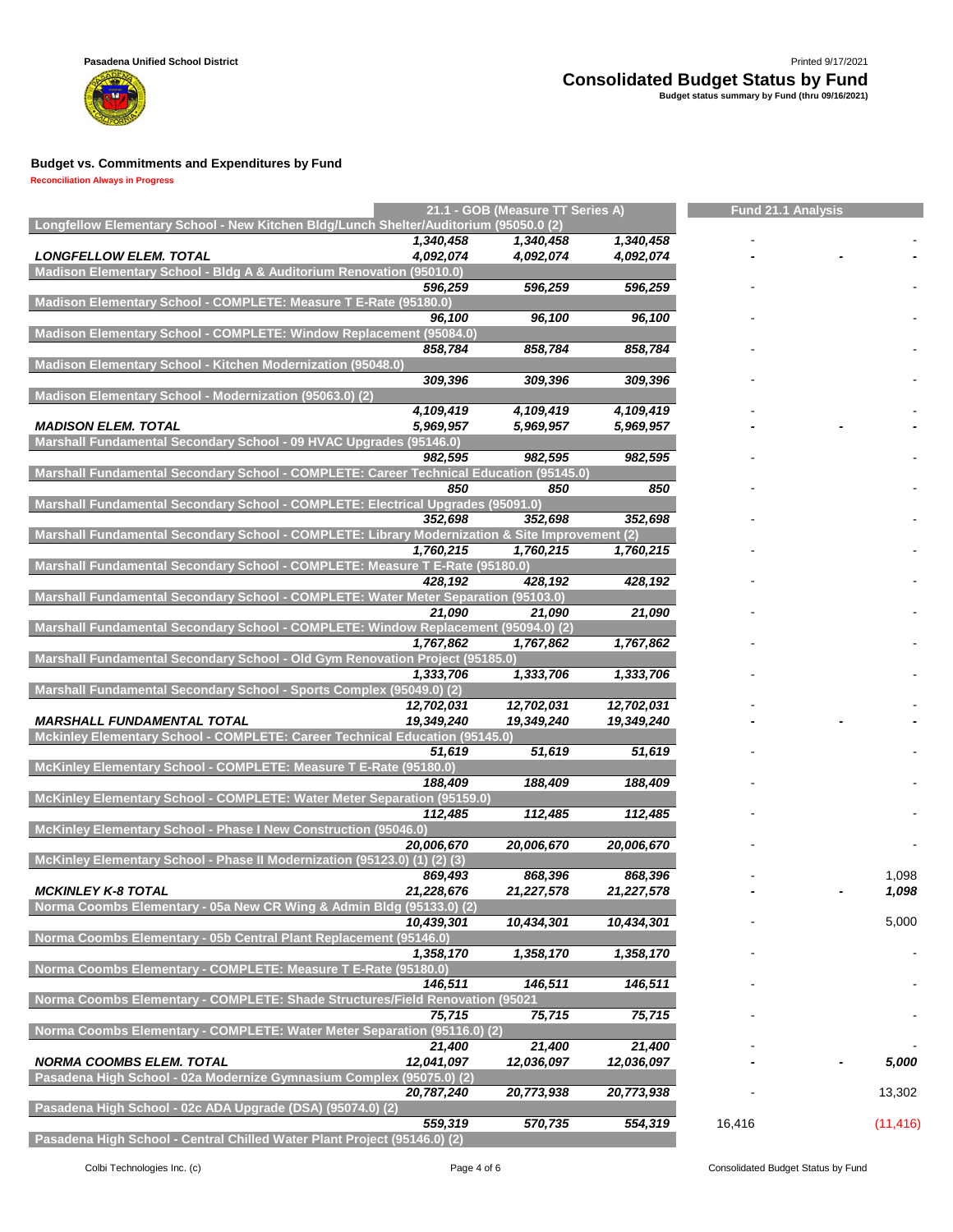

|                                                                                            |             | 21.1 - GOB (Measure TT Series A) |              |         | <b>Fund 21.1 Analysis</b> |         |  |  |
|--------------------------------------------------------------------------------------------|-------------|----------------------------------|--------------|---------|---------------------------|---------|--|--|
|                                                                                            | 4, 158, 322 | 3,818,227                        | 3,642,409    | 175,818 | 173,963                   | 340,095 |  |  |
| Pasadena High School - COMPLETE: Artificial Track & Field (95005.0)                        |             |                                  |              |         |                           |         |  |  |
|                                                                                            | 2,099,063   | 2,099,063                        | 2,099,063    |         |                           |         |  |  |
|                                                                                            |             |                                  |              |         |                           |         |  |  |
| Pasadena High School - COMPLETE: Career Technical Education (95145.0)                      |             |                                  |              |         |                           |         |  |  |
|                                                                                            | 116,593     | 116,593                          | 116,593      |         |                           |         |  |  |
| Pasadena High School - COMPLETE: Drainage at Fields (95006.0)                              |             |                                  |              |         |                           |         |  |  |
|                                                                                            | 700,902     | 700,902                          | 700,902      |         |                           |         |  |  |
| Pasadena High School - COMPLETE: Fire Alarm Corrections (95161.0) (2)                      |             |                                  |              |         |                           |         |  |  |
|                                                                                            |             |                                  |              |         |                           |         |  |  |
|                                                                                            | 36,005      | 36,005                           | 36,005       |         |                           |         |  |  |
| Pasadena High School - COMPLETE: Measure T E-Rate (95180.0)                                |             |                                  |              |         |                           |         |  |  |
|                                                                                            | 644,227     | 644,227                          | 644,227      |         |                           |         |  |  |
| Pasadena High School - Kitchen Project (95139.0) (2)                                       |             |                                  |              |         |                           |         |  |  |
|                                                                                            | 287,321     | 287,321                          | 287,321      |         |                           |         |  |  |
| Pasadena High School - Security System Upgrades (95117.0) (2)                              |             |                                  |              |         |                           |         |  |  |
|                                                                                            |             |                                  |              |         |                           |         |  |  |
|                                                                                            | 248,424     | 248,424                          | 248,424      |         |                           |         |  |  |
| Pasadena High School - Track and Field (95005.1) (2)                                       |             |                                  |              |         |                           |         |  |  |
|                                                                                            | 1,149,652   | 756,826                          | 756,826      |         | 37,841                    | 392,826 |  |  |
| Pasadena High School (Phase 2) - 02d Campus Upgrds/Restrooms Upgrades (95119.0) (2)        |             |                                  |              |         |                           |         |  |  |
|                                                                                            | 3,121,350   | 3,051,011                        | 2,923,094    | 127,917 | 38,010                    | 70,339  |  |  |
|                                                                                            |             |                                  |              |         |                           |         |  |  |
| Pasadena High School (Phase 3) - 02b Campus Appearance/Identity (95080.0) (2)              |             |                                  |              |         |                           |         |  |  |
|                                                                                            | 184,996     | 159,996                          | 159,996      |         |                           | 25,000  |  |  |
| <b>PASADENA HIGH TOTAL</b>                                                                 | 34,093,415  | 33,263,269                       | 32,943,119   | 320,151 | 249,814                   | 830,146 |  |  |
| Roosevelt Elementary School - 12 Multi-purpose Facility (95025.0) (2)                      |             |                                  |              |         |                           |         |  |  |
|                                                                                            | 1,831,607   | 1,831,607                        | 1,831,607    |         |                           |         |  |  |
|                                                                                            |             |                                  |              |         |                           |         |  |  |
| Roosevelt Elementary School  - COMPLETE: Auto Door Openers (95062.0)                       |             |                                  |              |         |                           |         |  |  |
|                                                                                            | 98,844      | 98,844                           | 98,844       |         |                           |         |  |  |
| Roosevelt Elementary School - COMPLETE: Measure T E-Rate (95180.0)                         |             |                                  |              |         |                           |         |  |  |
|                                                                                            | 96,100      | 96,100                           | 96,100       |         |                           |         |  |  |
| <b>ROOSEVELT ELEM. TOTAL</b>                                                               | 2,026,550   | 2,026,550                        | 2,026,550    |         |                           |         |  |  |
| Rose City High School - 07 Modification (95170.0) (2)                                      |             |                                  |              |         |                           |         |  |  |
|                                                                                            |             |                                  |              |         |                           |         |  |  |
|                                                                                            | 447,009     | 447,009                          | 447,009      |         |                           |         |  |  |
| Rose City High School - COMPLETE: Career Technical Education (95145.0)                     |             |                                  |              |         |                           |         |  |  |
|                                                                                            | 232,608     | 232,608                          | 232,608      |         |                           |         |  |  |
| Rose City High School - COMPLETE: Measure T E-Rate (95180.0)                               |             |                                  |              |         |                           |         |  |  |
|                                                                                            | 134,493     | 134,493                          | 134,493      |         |                           |         |  |  |
|                                                                                            |             |                                  |              |         |                           |         |  |  |
| <b>ROSE CITY HIGH TOTAL</b>                                                                | 814,109     | 814,109                          | 814,109      |         |                           |         |  |  |
| San Rafael Elementary School - COMPLETE: Measure T E-Rate (95180.0)                        |             |                                  |              |         |                           |         |  |  |
|                                                                                            | 94,930      | 94,930                           | 94,930       |         |                           |         |  |  |
| San Rafael Elementary School - COMPLETE: Phase I (95011.0/17.0)                            |             |                                  |              |         |                           |         |  |  |
|                                                                                            | 169,380     | 169,380                          | 169,380      |         |                           |         |  |  |
|                                                                                            |             |                                  |              |         |                           |         |  |  |
| San Rafael Elementary School - Modernization (95030.0) (2)                                 |             |                                  |              |         |                           |         |  |  |
|                                                                                            | 1,949,254   | 1,949,926                        | 1,949,926    |         |                           | (672)   |  |  |
| <b>SAN RAFAEL ELEM. TOTAL</b>                                                              | 2,213,564   | 2,214,236                        | 2,214,236    |         |                           | (672)   |  |  |
| Sierra Madre Elementary School - 06 Phase II Upgrades (95126.0)                            |             |                                  |              |         |                           |         |  |  |
|                                                                                            | 756,811     | 756,811                          | 756,811      |         |                           |         |  |  |
|                                                                                            |             |                                  |              |         |                           |         |  |  |
| Sierra Madre Elementary School - COMPLETE: Phase I - New Permanent Classroom Buildi        |             |                                  |              |         |                           |         |  |  |
|                                                                                            | 4,074,221   | 4,074,221                        | 4,074,221    |         |                           |         |  |  |
| <b>SIERRA MADRE ES TOTAL</b>                                                               | 4,831,032   | 4,831,032                        | 4,831,032    |         |                           |         |  |  |
| Sierra Madre Middle School - COMPLETE: Career Technical Education (95145.0)                |             |                                  |              |         |                           |         |  |  |
|                                                                                            | 38,113      | 38,113                           | 38,113       |         |                           |         |  |  |
|                                                                                            |             |                                  |              |         |                           |         |  |  |
| Sierra Madre Middle School - COMPLETE: Measure T E-Rate (95180.0)                          |             |                                  |              |         |                           |         |  |  |
|                                                                                            | 299,998     | 299,998                          | 299,998      |         |                           |         |  |  |
| Sierra Madre Middle School - New MS Campus (95038.0) (2)                                   |             |                                  |              |         |                           |         |  |  |
|                                                                                            | 38,355,219  | 38, 355, 219                     | 38, 355, 219 |         |                           |         |  |  |
| <b>SIERRA MADRE MS TOTAL</b>                                                               | 38,693,330  | 38,693,330                       | 38,693,330   |         |                           |         |  |  |
|                                                                                            |             |                                  |              |         |                           |         |  |  |
| Washington Accelerated Elementary School - 01 New Classroom/MPR Bldg (95045.0) (1) (2) (3) |             |                                  |              |         |                           |         |  |  |
|                                                                                            | 20,306,145  | 20,290,536                       | 20,290,536   |         |                           | 15,609  |  |  |
| Washington Accelerated Elementary School - Campus Improvements - Measure Y                 |             |                                  |              |         |                           |         |  |  |
|                                                                                            | 5,631       | 5,631                            | 5,631        |         |                           |         |  |  |
| Washington Accelerated Elementary School - COMPLETE: Measure T E-Rate (95180.0)            |             |                                  |              |         |                           |         |  |  |
|                                                                                            |             |                                  |              |         |                           |         |  |  |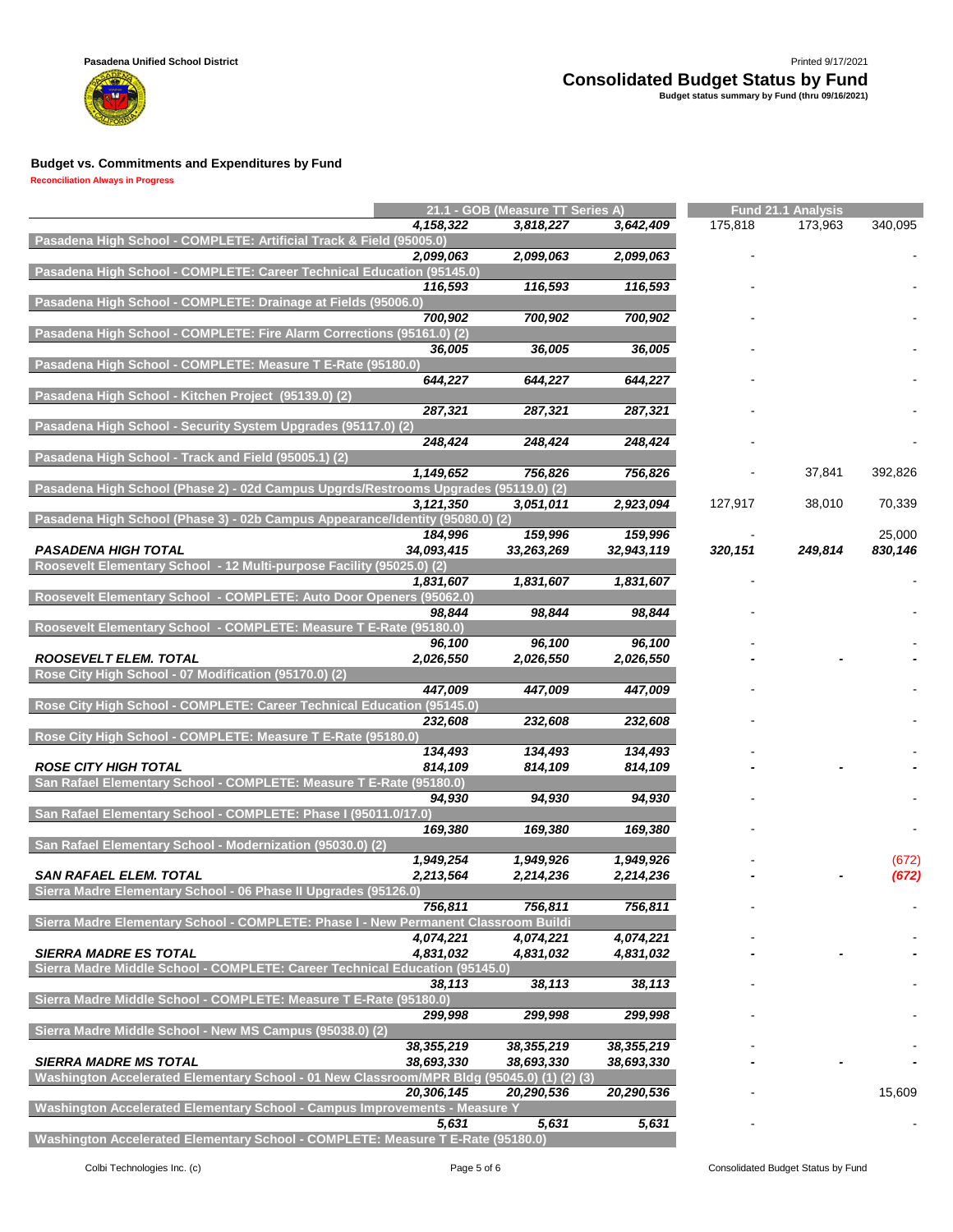

|                                                                                 |              | 21.1 - GOB (Measure TT Series A) |              | Fund 21.1 Analysis |         |           |  |  |
|---------------------------------------------------------------------------------|--------------|----------------------------------|--------------|--------------------|---------|-----------|--|--|
|                                                                                 | 251,858      | 251,858                          | 251,858      |                    |         |           |  |  |
| Washington Accelerated Elementary School - New Child Care Center (95067.0) (2)  |              |                                  |              |                    |         |           |  |  |
|                                                                                 | 123,747      | 118,747                          | 118,747      |                    |         | 5,000     |  |  |
| <b>WASHINGTON ES TOTAL</b>                                                      | 20,687,381   | 20,666,772                       | 20,666,772   |                    |         | 20,609    |  |  |
| Washington Middle School - COMPLETE: Career Technical Education (95145.0)       |              |                                  |              |                    |         |           |  |  |
|                                                                                 | 34,572       | 34,572                           | 34,572       |                    |         |           |  |  |
| Washington Middle School - COMPLETE: Measure T E-Rate 95180.0 (2)               |              |                                  |              |                    |         |           |  |  |
|                                                                                 | 261,489      | 261,489                          | 261,489      |                    |         |           |  |  |
| Washington Middle School - New Constr. & Mod. (95081.0) (2)                     |              |                                  |              |                    |         |           |  |  |
|                                                                                 | 16, 183, 837 | 16, 167, 161                     | 16, 167, 161 |                    |         | 16,675    |  |  |
| <b>WASHINGTON MS TOTAL</b>                                                      | 16,479,898   | 16,463,223                       | 16,463,223   |                    |         | 16,675    |  |  |
| Webster Elementary School - Aud/AdminBldg/Kitchen/Playground (95047.0) (2)      |              |                                  |              |                    |         |           |  |  |
|                                                                                 | 2,181,333    | 2,181,333                        | 2,181,333    |                    |         |           |  |  |
| Webster Elementary School - COMPLETE: Kitchen Modernization (95083.0)           |              |                                  |              |                    |         |           |  |  |
|                                                                                 | 19,858       | 19,858                           | 19,858       |                    |         | 0         |  |  |
| Webster Elementary School - COMPLETE: Measure T E-Rate 95180.0                  |              |                                  |              |                    |         |           |  |  |
|                                                                                 | 139.666      | 139,666                          | 139,666      |                    |         |           |  |  |
| Webster Elementary School - COMPLETE: Preschool Shade Structure (95105.0)       |              |                                  |              |                    |         |           |  |  |
|                                                                                 | 132,613      | 132,613                          | 132,613      |                    |         |           |  |  |
| <b>WEBSTER ELEM. TOTAL</b>                                                      | 2,473,471    | 2,473,471                        | 2,473,471    |                    |         |           |  |  |
| Willard Elementary School - COMPLETE: Exterior Upgrade & Window Replacement (9) |              |                                  |              |                    |         |           |  |  |
|                                                                                 | 711,113      | 711,113                          | 711,113      |                    |         |           |  |  |
| Willard Elementary School - COMPLETE: Field Installation/Irrigation & Demo (95  |              |                                  |              |                    |         |           |  |  |
|                                                                                 | 156,606      | 156,606                          | 156,606      |                    |         |           |  |  |
| Willard Elementary School - COMPLETE: Multi-Use Room (95002.0)                  |              |                                  |              |                    |         |           |  |  |
|                                                                                 | 428,811      | 428,811                          | 428,811      |                    |         |           |  |  |
| Willard Elementary School - COMPLETE: Power & Fire Alarm Upgrade (95065.0)      |              |                                  |              |                    |         |           |  |  |
|                                                                                 | 393.698      | 393,698                          | 393,698      |                    |         |           |  |  |
| Willard Elementary School - COMPLETE: Water Meter Separation (95108.0)          |              |                                  |              |                    |         |           |  |  |
|                                                                                 | 47,115       | 47,115                           | 47,115       |                    |         |           |  |  |
| Willard Elementary School - HVAC Upgrades (95187.0)                             |              |                                  |              |                    |         |           |  |  |
|                                                                                 | 297,217      | 297,217                          | 297,217      |                    |         |           |  |  |
| Willard Elementary School - Kinder and Pre-K Complex (95115.0) (2)              |              |                                  |              |                    |         |           |  |  |
|                                                                                 | 4,138,009    | 4,138,009                        | 4,138,009    |                    |         |           |  |  |
| <b>WILLARD ELEM. TOTAL</b>                                                      | 6,172,568    | 6,172,568                        | 6,172,568    |                    |         |           |  |  |
| Wilson Middle School - COMPLETE: Classroom Demolition (95028.0)                 |              |                                  |              |                    |         |           |  |  |
|                                                                                 | 72.421       | 72,421                           | 72,421       |                    |         |           |  |  |
| Wilson Middle School - COMPLETE: Painting & Window Replacement (95009.0)        |              |                                  |              |                    |         |           |  |  |
|                                                                                 | 618,777      | 618,777                          | 618,777      |                    |         |           |  |  |
| Wilson Middle School - COMPLETE: Water Meter Separation (95109.0)               |              |                                  |              |                    |         |           |  |  |
|                                                                                 | 79,225       | 79,225                           | 79,225       |                    |         |           |  |  |
| Wilson Middle School - Gym/Locker RM Courtyard Mod (95113.0)                    |              |                                  |              |                    |         |           |  |  |
|                                                                                 | 5,036,321    | 5,036,321                        | 5,036,321    |                    |         |           |  |  |
| Wilson Middle School - Interim Housing (95181.0)                                |              |                                  |              |                    |         |           |  |  |
|                                                                                 | 7,400        | 7,400                            | 7,400        |                    |         |           |  |  |
| <b>WILSON MS TOTAL</b>                                                          | 5,814,145    | 5,814,145                        | 5,814,145    |                    |         |           |  |  |
| <b>Totals</b>                                                                   | 363,737,515  | 361,442,289                      | 360,988,245  | 454.044            | 396,587 | 2,295,226 |  |  |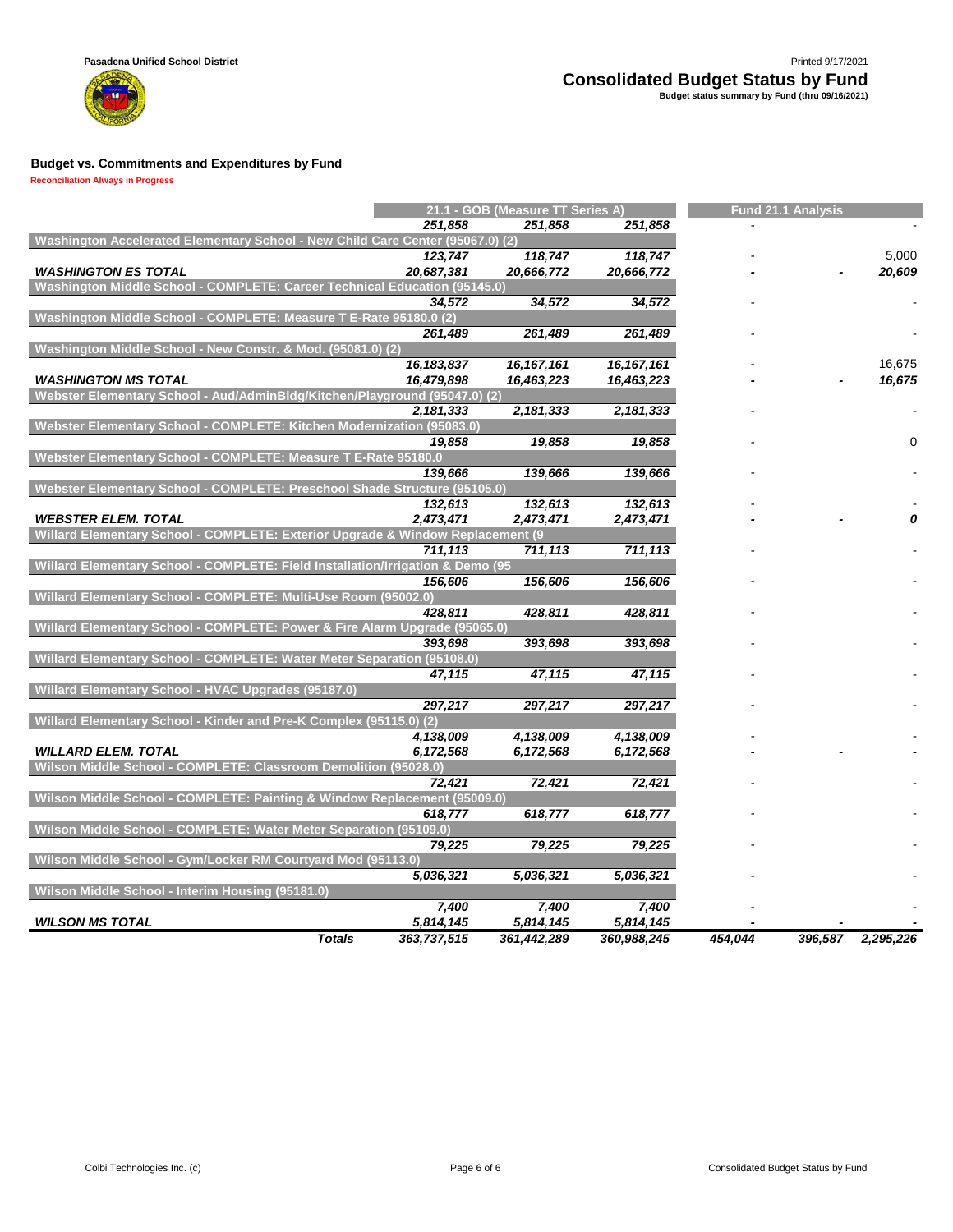#### **PUSD - FACILITIES DEPARTMENT**

**MTT Construction Status Report September 23, 2021**

| School /<br><b>Funds Source</b>                     | <b>Project's Scope of Work</b>                             | Progress/Issues Feb 2021                                                                                                                                                                                                                        | Progress/Issues September 2021                                                                 | <b>Project Phase</b> | Date in Phase       | Feb 2021 Report<br><b>Expected date</b><br>completion total<br>project | August 2021<br><b>Expected date</b><br>completion total<br>project | <b>Expected date</b><br>completion total<br>project | % of compl.<br>Feb 2021 | % of compl.<br>September 2021 | Project Mgr.    | Architect                    | Contractor              | Inspector                                        |
|-----------------------------------------------------|------------------------------------------------------------|-------------------------------------------------------------------------------------------------------------------------------------------------------------------------------------------------------------------------------------------------|------------------------------------------------------------------------------------------------|----------------------|---------------------|------------------------------------------------------------------------|--------------------------------------------------------------------|-----------------------------------------------------|-------------------------|-------------------------------|-----------------|------------------------------|-------------------------|--------------------------------------------------|
| PHS Central Plant<br>Chillers<br>95146.0.           | Design-Build Central<br>Chilled Water Plant                | All chilled water equiipment have been installed<br>and start-up was commenced on 8/3/2021. We<br>are currently producing chilled water for entire<br>campus. There are few outstanding finishing<br>items which are currently being addressed. | Chilled water plant has been completed.<br>Contractor is working on punch list items.          | Completed            | Early March<br>2020 | End of summer<br>2021                                                  | Completed                                                          | End of summer<br>2021                               | 16%                     | 100%                          | Sam<br>Maissiam | Design-Build<br>by Southland |                         | Ned Khachikian                                   |
| <b>Blair HS Elevator</b><br>Upgrade/Mod.<br>95056.0 |                                                            | All work has been completed and fire alarm<br>Modernization of 2,500lb, recall has been pre-tested. We are scheduled<br>in-line pasanger elevator. with county elevator inspector for final test and<br>release of elevator on August 30, 2021  | County elevator inspection has been completed<br>and elevator has been released for operation. | Completed            | Nov. 2020           | April. 2021                                                            | Completed                                                          | April. 2021                                         | 0%                      | 100%                          | Sam<br>Maissiam | N/A                          | <b>GMS</b><br>Elevators | State of California<br><b>Elevator Division.</b> |
| Altadena Portables                                  | Relocation of 2 portables<br>from Allendale to<br>Altadena | We have received approval from County Fire<br>Marshall to install new backflow and fire<br>hydrant on campus. Civil engineer and<br>architect are working on plans for review by<br>facililites department and submittal for DSA<br>plan check. | Plans have been reviewed and submitted to DSA<br>for plan check.                               | Planning             | $\sim$              | $\sim$                                                                 | Summer 2022                                                        | Summer 2022                                         | 0%                      | 0%                            | Sam<br>Maissiam | Flewelling<br>and Moody      | N/A                     | Ned Khachikian                                   |
|                                                     | Previous Reports available at www.pusd.us/Page/6819        |                                                                                                                                                                                                                                                 |                                                                                                |                      |                     |                                                                        |                                                                    |                                                     |                         |                               |                 |                              |                         |                                                  |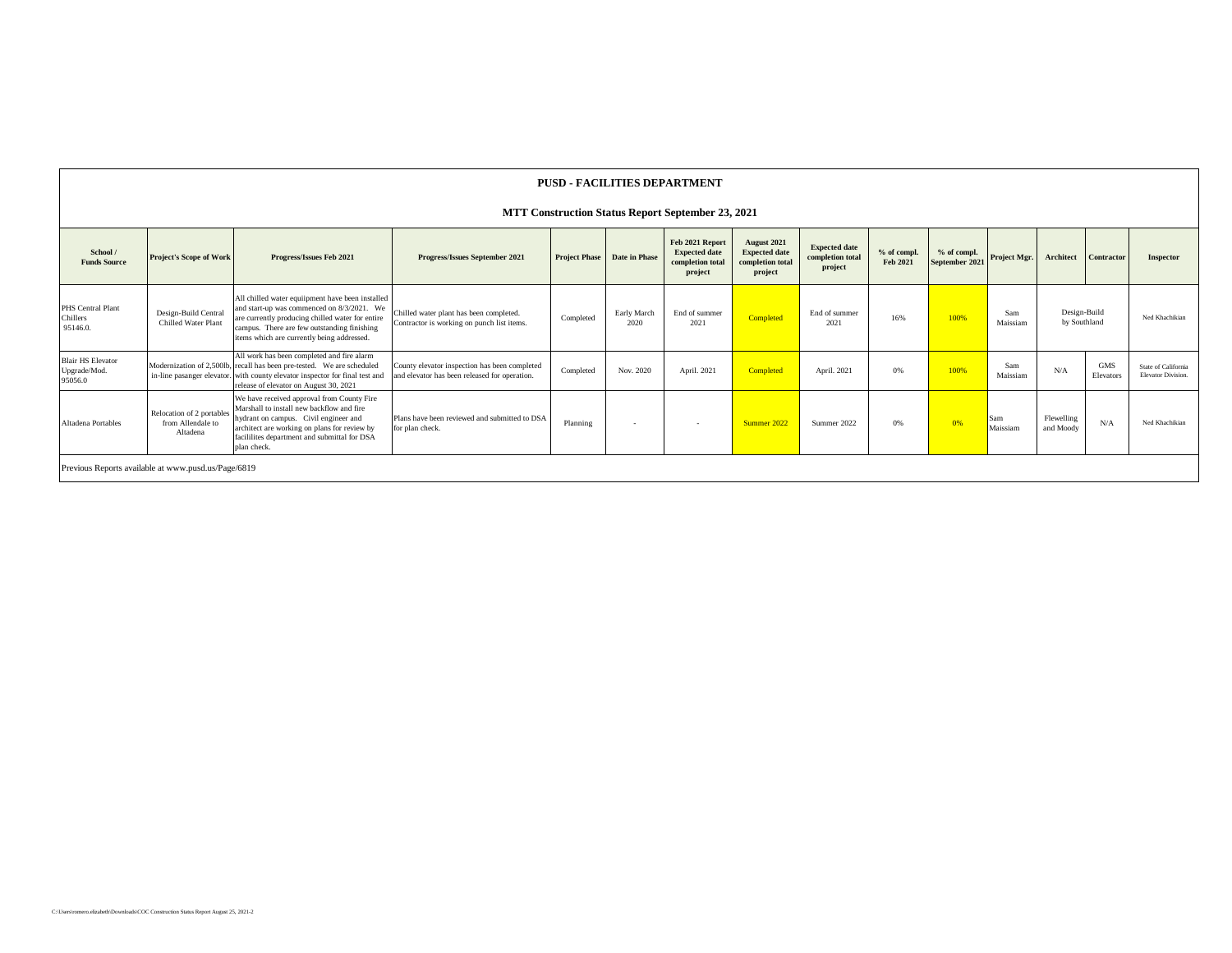



# MEASURE O Citizen Oversight Committee Meeting

September 22. 2021 Presented by Michael Villegas (SafeworkCM)